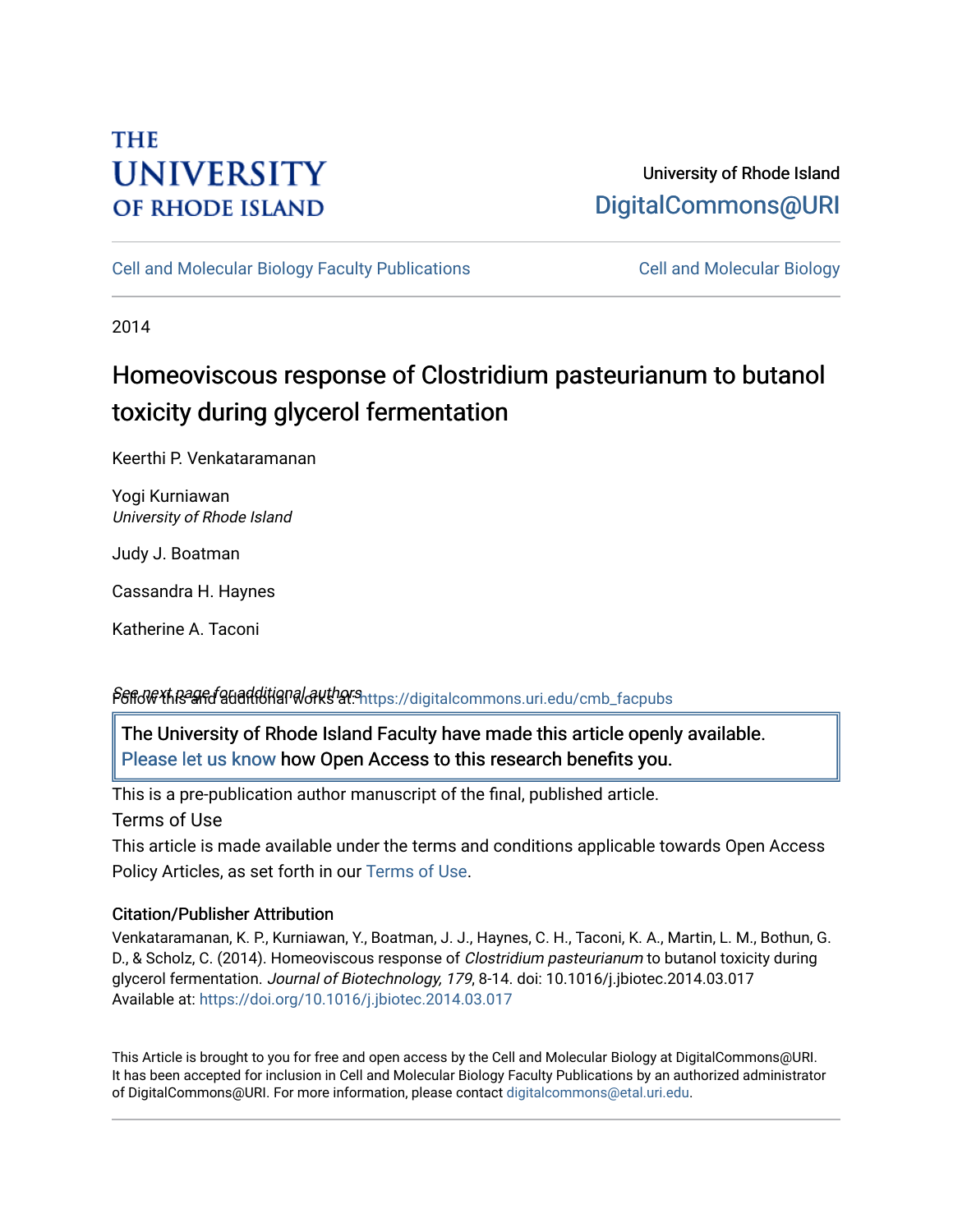# Authors

Keerthi P. Venkataramanan, Yogi Kurniawan, Judy J. Boatman, Cassandra H. Haynes, Katherine A. Taconi, Lenore M. Martin, Geoffrey D. Bothun, and Carmen Scholz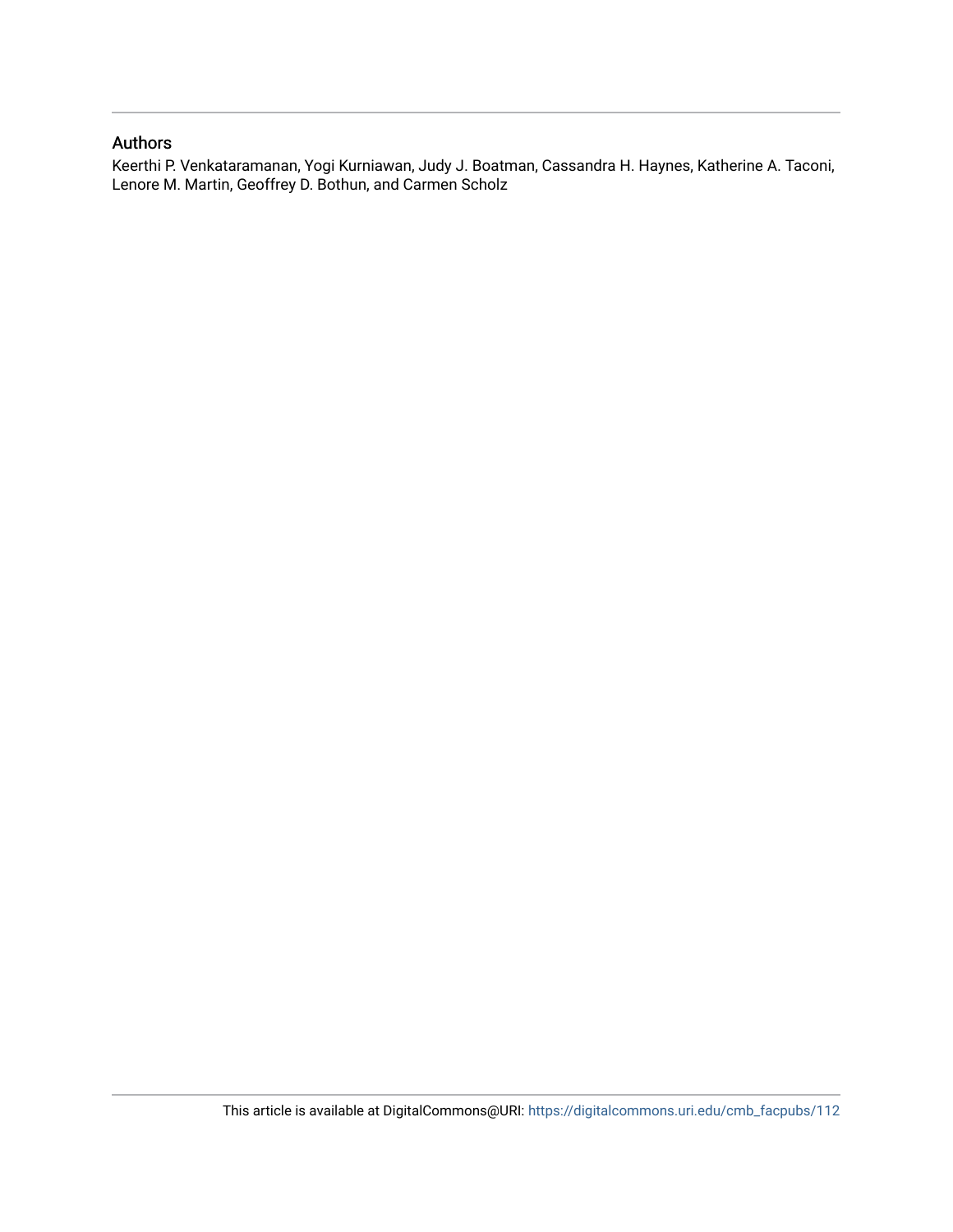| $\mathbf{1}$            | Differential Homeoviscous Response of <i>Clostridium Pasteurianum</i> by                                                                    |  |  |  |  |
|-------------------------|---------------------------------------------------------------------------------------------------------------------------------------------|--|--|--|--|
| $\overline{2}$          | <b>Membrane Composition and Structural Adaptations to Butanol Toxicity</b>                                                                  |  |  |  |  |
| $\mathbf{3}$            | Keerthi P. Venkataramanan <sup>a,#</sup> , Yogi Kurniawan <sup>b,#</sup> , Judy J. Boatman <sup>c</sup> , Casandra H. Haynes <sup>c</sup> , |  |  |  |  |
| $\overline{\mathbf{4}}$ | Katherine A. Taconi <sup>c</sup> , Lenore Martin <sup>d</sup> , Geoffrey D. Bothun <sup>b,*</sup> and Carmen Scholz <sup>e,*</sup>          |  |  |  |  |
| 5                       | <sup>a</sup> Biotechnology Science and Engineering Program, University of Alabama in Huntsville, 301 Sparkman Dr NW,                        |  |  |  |  |
| 6                       | MSB 333, Huntsville, AL 35899. USA.                                                                                                         |  |  |  |  |
| 7                       | <sup>b</sup> Department of Chemical Engineering, University of Rhode Island, 16 Greenhouse Rd, 205 Crawford Hall,                           |  |  |  |  |
| 8                       | Kingston, RI 02881.                                                                                                                         |  |  |  |  |
| 9                       | <sup>c</sup> Department of Chemical and Materials Engineering, University of Alabama in Huntsville, 301 Sparkman Dr NW,                     |  |  |  |  |
| 10                      | EB 130, Huntsville, AL 35899. USA.                                                                                                          |  |  |  |  |
| 11                      | <sup>d</sup> Department of Cell and Molecular Biology, University of Rhode Island, 120 Flagg Rd, 393 CBLS, Kingston, RI                     |  |  |  |  |
| 12                      | 02881. martin@uri.edu.                                                                                                                      |  |  |  |  |
| 13                      | <sup>e</sup> Department of Chemistry, University of Alabama in Huntsville, 301 Sparkman Dr NW, MSB 333, Huntsville, AL                      |  |  |  |  |
| 14                      | 35899. USA. scholzc@uah.edu. Tel: (+1) 256 824 6188; Fax: (+1) 256 824 6349                                                                 |  |  |  |  |
| 15                      | #-authors KPV and YK contributed equally and are co-first authors.                                                                          |  |  |  |  |
| 16                      | *authors GB and CS are co-corresponding authors                                                                                             |  |  |  |  |
| 17                      | Abstract:                                                                                                                                   |  |  |  |  |
| 18                      | Clostridium pasteurianum has been shown to ferment glycerol into butanol at higher                                                          |  |  |  |  |
| 19                      | yields than when sugars are used as the carbon source. C. pasteurianum's potential to use                                                   |  |  |  |  |
| 20                      | biodiesel-derived crude glycerol as the carbon source has been gaining importance in the recent                                             |  |  |  |  |
| 21                      | past. This study investigated the homeoviscous response of C. pasteurianum during butanol                                                   |  |  |  |  |
| 22                      | stress. C. pasteurianum's lipid composition of the plasma membrane during butanol challenge                                                 |  |  |  |  |
|                         |                                                                                                                                             |  |  |  |  |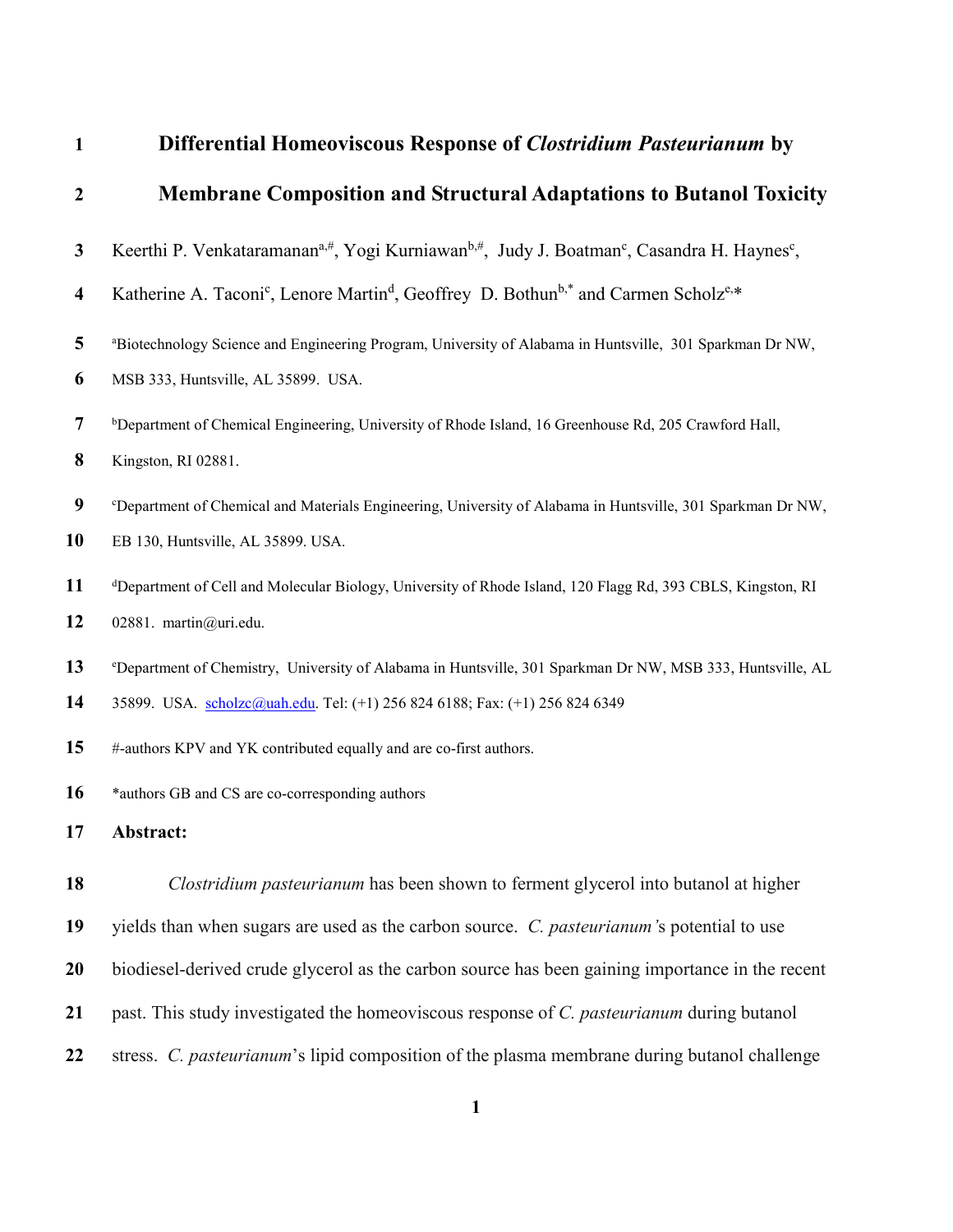| 23 | was analyzed. C. pasteurianum was found to exert two different homeoviscous responses by               |  |  |
|----|--------------------------------------------------------------------------------------------------------|--|--|
| 24 | altering the composition of the lipid membranes in an attempt to counteract the butanol toxicity.      |  |  |
| 25 | Addition of exogenous butanol to a fermentation, when C. pasteurianum produced endogenous              |  |  |
| 26 | butanol, led to an increase in the ratio of saturated to unsaturated fatty acids. On the other hand,   |  |  |
| 27 | addition of exogenous butanol to fermentation, when C. pasteurianum did not produce any                |  |  |
| 28 | endogenous butanol, led to a decrease in the ratio of saturated to unsaturated fatty acids. This       |  |  |
| 29 | differential response for exogenous butanol during the presence and absence of an active butanol       |  |  |
| 30 | biosynthesis indicates that C. pasteurianum is a versatile micro-organism that has the potential to    |  |  |
| 31 | be engineered as an industrial butanol producer using crude glycerol, a promising low cost             |  |  |
| 32 | feedstock for butanol production.                                                                      |  |  |
| 33 | <b>Keywords</b>                                                                                        |  |  |
| 34 | Clostridium pasteurianum; Glycerol; Fermentation; Butanol; Lipid composition; Homeoviscous             |  |  |
| 35 | response                                                                                               |  |  |
| 36 |                                                                                                        |  |  |
| 37 | Introduction                                                                                           |  |  |
| 38 | Clostridium pasteurianum, an anaerobic spore-forming firmicute, ferments glycerol as                   |  |  |
| 39 | the sole substrate, resulting in a mixture of butanol, ethanol, and 1,3-propanediol (PDO) along        |  |  |
| 40 | with acetate and butyrate $(1-4)$ . C. pasteurianum is of particular interest for butanol production,  |  |  |
| 41 | as it has also been shown to ferment biodiesel-derived crude glycerol as the sole substrate $(3, 4)$ . |  |  |
| 42 | Butanol is toxic to cells, as it partitions into the cell membrane and affects both the                |  |  |
| 43 | structural and functional integrity of the cell. The extent of solvent toxicity correlates to the log  |  |  |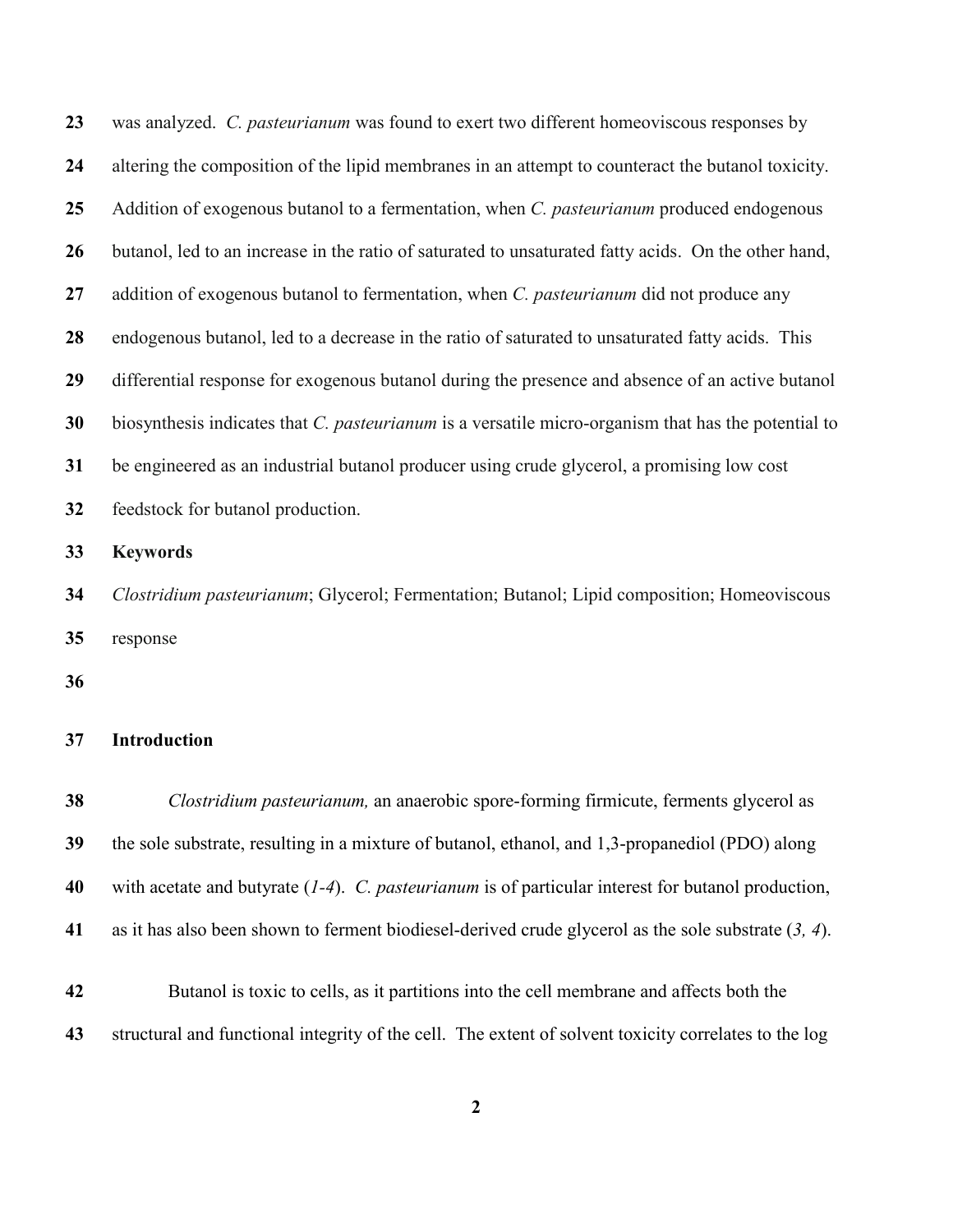P value. Solvents with a log P value less than 4 partitions into the lipid membrane bilayer and are considered extremely toxic. Butanol has a log P value of 0.8 and is considered to be one of the most toxic solvents (*[5](#page-22-3)*). When *Clostridia* are exposed to solvents, the solvents exhibit a fluidizing effect on the phospholipid bilayer, which causes the organism to alter the lipid composition of the bilayer. This response of bacteria to tolerate toxic solvents by altering the composition of the lipid bilayer is known as homeoviscous response (membrane viscosity is proportional fluidity). To compensate for the fluidizing effects of butanol, *Clostridia* increase the ratio of saturated to unsaturated fatty acids (SFA/UFA) in the lipid membrane, thereby reducing the fluidity of the membrane and increasing butanol tolerance (*[6-16](#page-22-4)*). The fluidity of the lipid membrane is directly proportional to the amount of saturated fatty acids in the tail of the lipid bilayer (*[11](#page-23-0)*). Hence, the bacteria that tolerate more butanol have a much higher SFA/UFA ratio in the lipid bilayer (*[11](#page-23-0)*). This has been observed to be an essential biophysical process of tolerating butanol in various butanol producing organisms from the genus *Clostridium [\(6-8,](#page-22-4) [10,](#page-23-1) [12,](#page-23-2) [13\)](#page-23-3)*. It has been established that lipid composition and distribution on cell membrane play an essential role not only in maintaining membrane stability, curvature and membrane fluidity but also in modulating protein function and insertion on the membranes.(*[17-19](#page-23-4)*) Membrane fluidity is essential for maintaining the proper distribution and diffusion of embedded proteins in membrane.(*[20](#page-23-5)*)

 Membrane lipid composition changes in response to alcohol toxicity by increasing the distribution of unsaturated fatty acids observed in *Lactobacillus heterohiochii, Lactobacillus homohiochii, Escherichia coli*, and *Saccharomyces cereeisiae*.(*[21-23](#page-23-6)*) However, an opposite effect (decreasing in the amount of saturated fatty acids) in response to alcohol toxicity is also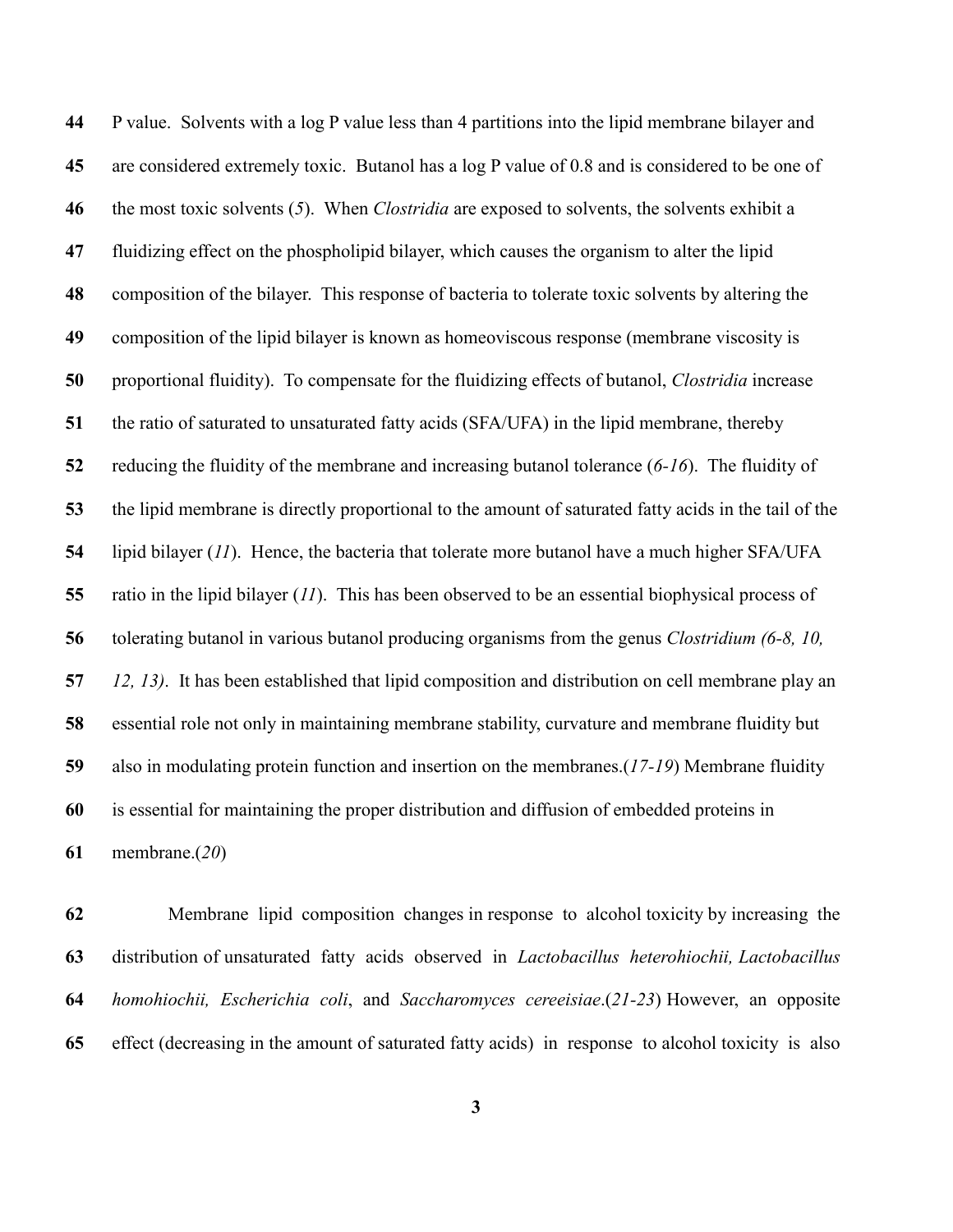observed in several other microorganisms; *Clostridium acetobutylicum* (*[10](#page-23-1)*) and *Bacillus subtilis*. Timmons et al has studied a comparison of wild-type and ethanol-adapted (EA) *Clostridium thermocellum*.(*[24](#page-24-0)*) EA cells preserve the optimum level of fluidity in response to ethanol toxicity with increasing the fatty acids chain lengths of lipid tails and decreasing the unsaturation index in the cell membrane; resulting in higher membrane rigidity (*[10](#page-23-1)*).

 Butanol has been shown to affect the membrane by increasing fluidity and hence reducing lipid ordering(*[10,](#page-23-1) [25-27](#page-24-1)*). Also, butanol's toxic effects lead to the formation of interdigitated phases and phase separation(*[25,](#page-24-1) [28](#page-24-2)*). Overall, butanol can compromise cellular function of the membrane by altering cell fission, fusion, budding, vesicle formation and cell signaling (*[28,](#page-24-2) [29](#page-24-3)*). The passive and active transport of substrates and products is also affected, along with the structure and function of integral membrane proteins. This can hinder the ability of the cell to maintain an internal pH and inhibits membrane-bound ATPases and the uptake of glucose (if present), which subsequently inhibits energy generation (*[9](#page-23-7)*). Membrane bound ATPases are one such examples, which maintain a transmembrane pH for ATP generation. Butanol inhibits the ATPases and reduces the transmembrane pH resulting in lower ATP formation (*[30](#page-24-4)*).

 To our knowledge, the surface mechanical properties of butanol-tolerant cell membrane producing solvents have not yet been examined. In this study, the membrane extracts of *Clostridia Pasteurianum* exposed to exogenous addition of different butanol concentrations were used to investigate membrane composition, membrane phase behavior, and membrane fluidization.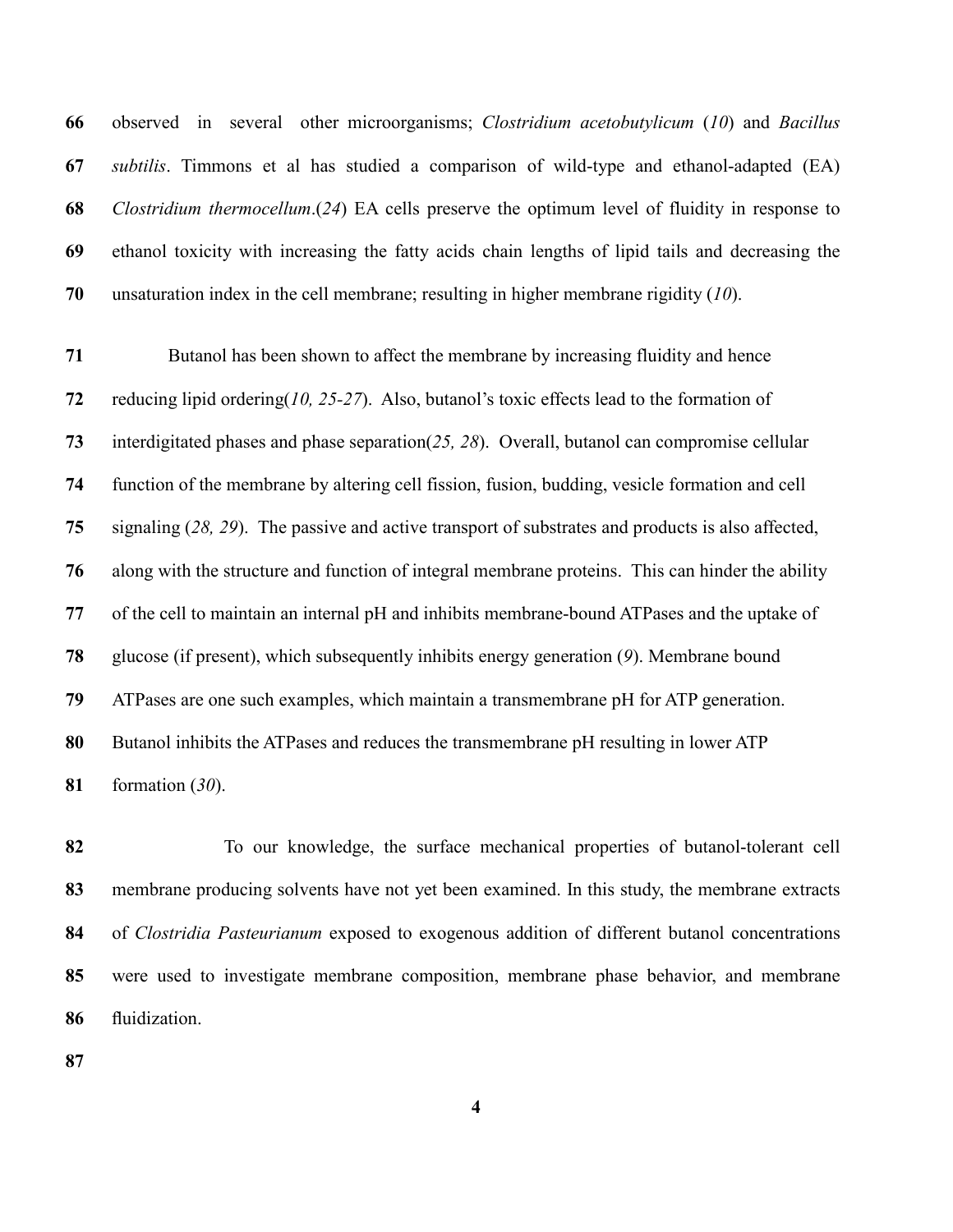### **2 Materials and Methods**

### **2.1 Materials**

 All chemicals were purchased from Fisher Scientific and Sigma-Aldrich. Deuterated chloroform (CDCl3) was obtained from Cambridge Isotope Laboratory. Synthetic lipids, 1,2- Dipalmitoyl-*sn*-glycero-3-phosphocholine (DPPC, >99% purity) and 1,2-dioleoyl-*sn*-glycero-3- phosphocholine (DOPC, >99% purity) were obtained from Avanti Polar Lipids, Inc.

**2.2 Bacterial Strain**

 The bacterial strain *C. pasteurianum* ATCC 6013 was purchased from American Type Culture Collection and the glycerol stock was maintained as described earlier [8].

**2.3 Effect of n-Butanol**

 The effect of n-butanol (n-butanol was used throughout all experiments) on the bacterial growth and the stability and change in composition of the membrane were studied by adding butanol to the media containing either glucose or glycerol as the sole carbon source. For investigating the 101 effect of butanol, exogenous butanol was added to the media varied from 0 to 1% (w/v) (0 gL<sup>-1</sup> 102 to 10  $gL^{-1}$ ) containing either glycerol (25  $gL^{-1}$ ) or glucose (50  $gL^{-1}$ ) in Biebl media [6] were used to study the effect of exogenous butanol during an active butanol biosynthesis on glycerol and its absence when grown in glucose, as *C. pasteurianum* does not produce butanol when growing on glucose. The cells were allowed to grow in the presence of butanol for 24 hours after which the membrane was extracted. All experiments were conducted with 10% (v/v) inoculum, pre-grown in RCM.

# **2.4 Extraction of the Cell Membrane**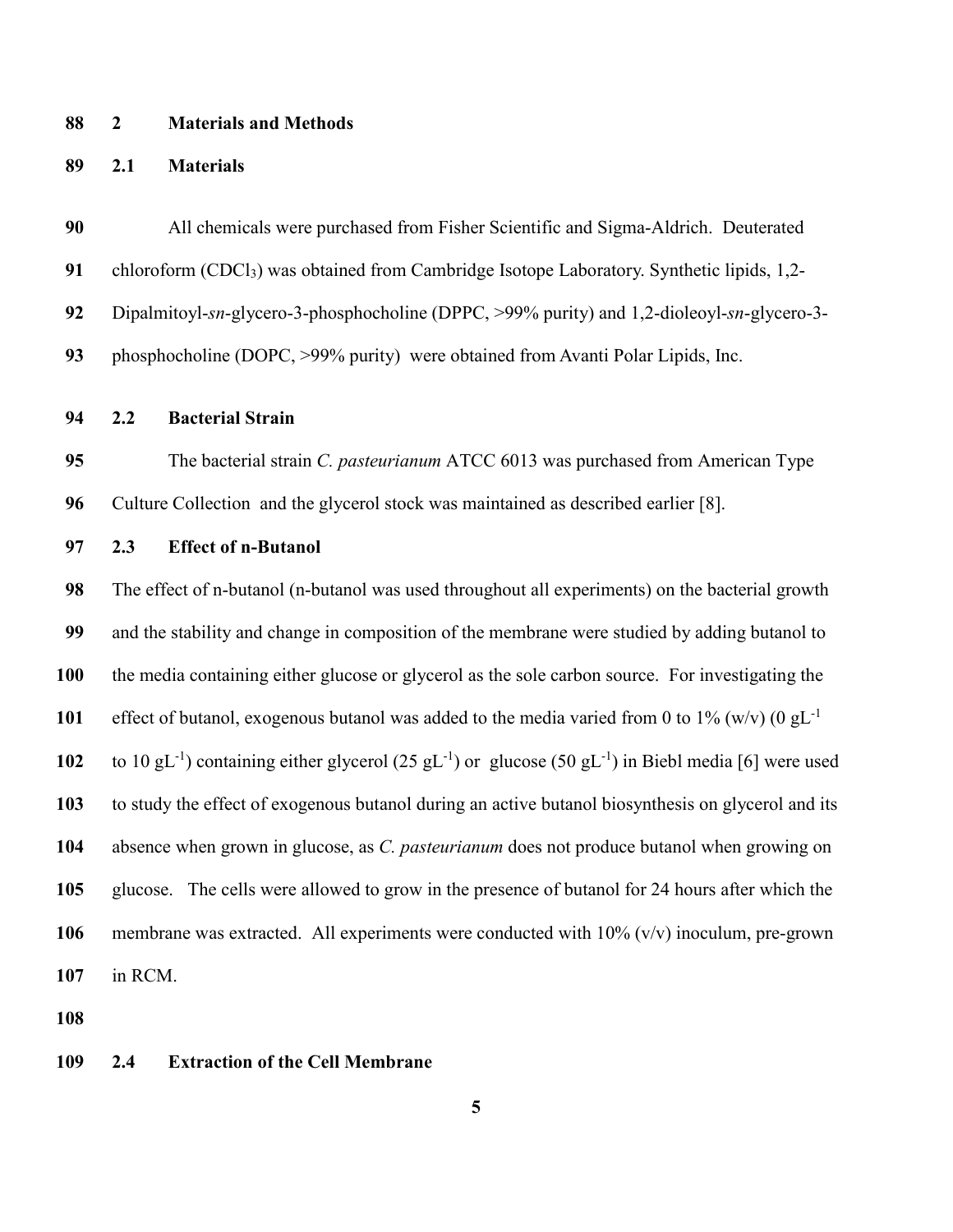| 110 | Cell membranes were extracted using the modified protocol of Bligh and Dyer using                                             |  |  |
|-----|-------------------------------------------------------------------------------------------------------------------------------|--|--|
| 111 | dichloromethane/methanol mixtures [29]. The cells were harvested (0.5 mL cell suspension) by                                  |  |  |
| 112 | centrifugation at 13000 rpm for 15 minutes and the pellets were resuspended in 0.5 mL of sterile                              |  |  |
| 113 | $1.0\%$ (w/v) NaCl in a 10 mL glass sample tube with PTFE lined caps. To the resuspended                                      |  |  |
| 114 | pellets, 2 mL of dichloromethane/methanol mixture $(1:2 \text{ v/v})$ was added and shaken vigorously                         |  |  |
| 115 | for 15 minutes. It was followed by a 2 hour incubation at RT, followed by centrifugation at 2500                              |  |  |
| 116 | rpm and the supernatant (S1) was collected in a fresh tube. The pellet was again resuspended in                               |  |  |
| 117 | 0.5 mL 1.0% NaCl and 2 mL of a dichloromethane/methanol mixture $(2:1 \text{ v/v})$ was added to the                          |  |  |
| 118 | resuspended pellet and shaken vigorously for 15 minutes. Following a 2 hour incubation, the                                   |  |  |
| 119 | samples were centrifuged at 2500 rpm and the supernatant (S2) was collected. Supernatants S1                                  |  |  |
| 120 | and S2 were combined and 1 mL of dichloromethane and 1 mL of sterile 1.0% NaCl were added.                                    |  |  |
| 121 | The top phase (aqueous) was removed and the bottom (organic) phase was retained. The solvent                                  |  |  |
| 122 | was evaporated under a gentle nitrogen stream. Once a dry film was obtained, the headspace                                    |  |  |
| 123 | was flushed with nitrogen, capped tightly, and stored for further analysis.                                                   |  |  |
| 124 |                                                                                                                               |  |  |
| 125 | <b>NMR</b> Analysis<br>2.5                                                                                                    |  |  |
| 126 | The dry film of the membrane was dissolved in CDCl <sub>3</sub> for <sup>1</sup> H-NMR analysis. Synthetic                    |  |  |
| 127 | lipids, DPPC and DOPC were used as standards for NMR analysis. Various ratios of DPPC and                                     |  |  |
| 128 | DOPC $(1:0, 3:1, 1:1, 1:3$ and $(0:1)$ in a total lipid concentration of 10 mM were used for                                  |  |  |
| 129 | calibration (Supplementary Material and Figure S1). The synthetic lipids were dried and                                       |  |  |
| 130 | dissolved in CDCl <sub>3</sub> . All <sup>1</sup> H-NMR spectra were recorded on a Varian <sup>TM</sup> Unity Inova 500 (500) |  |  |

MHz) spectrometer equipped with a 5 mm triple resonance inverse detectable probe. The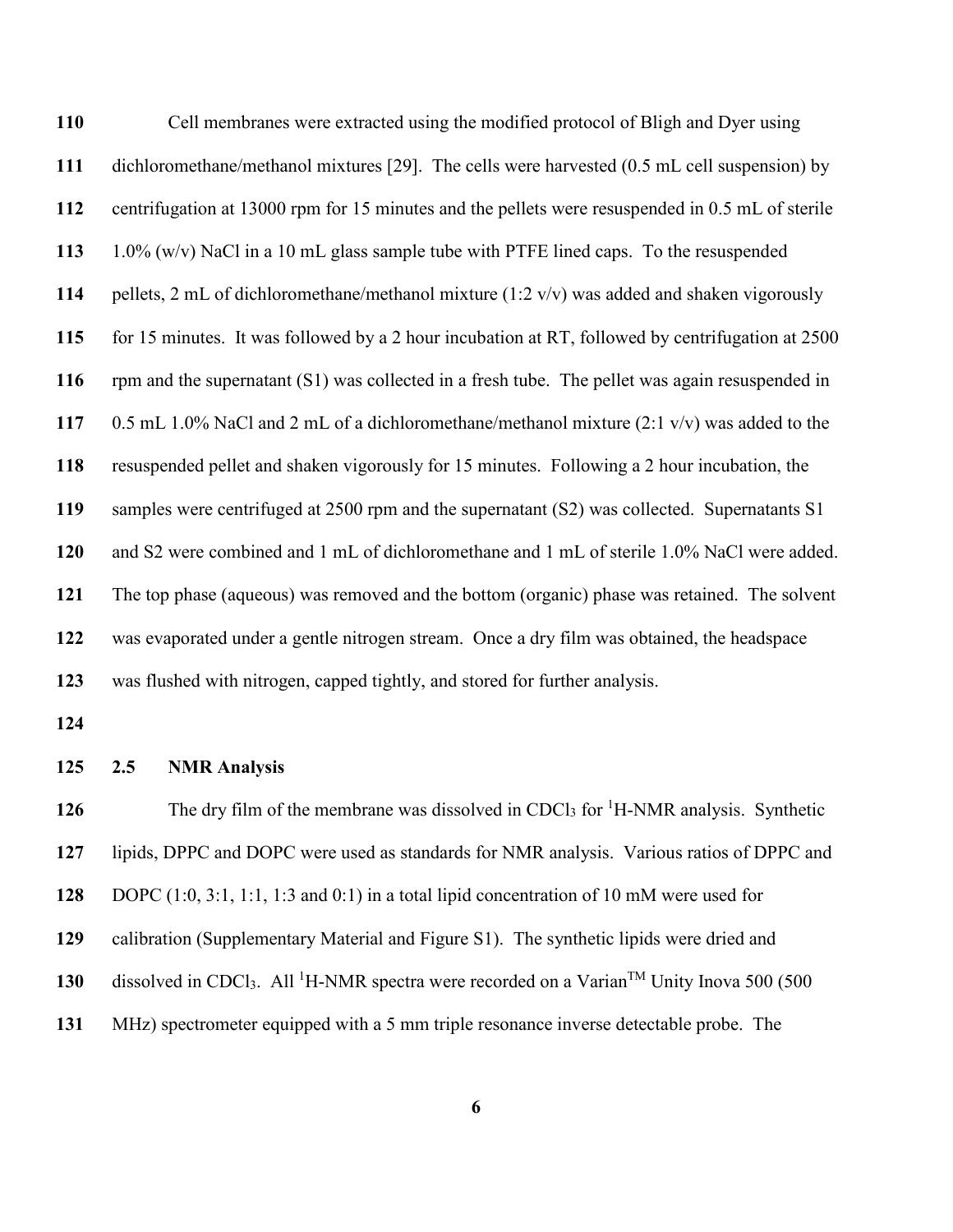percentage of unsaturation in the membrane lipid samples was calculated by multiplying the ratio of the intensity of the peak corresponding to the olefinic hydrogen (at 5.31 ppm) to total intensity of all the peaks from the lipid sample by 100 (Eq 1) [30].

135 
$$
\% unsaturation = \frac{Intensity_{\text{olefenic}}}{Intensity_{\text{total}}} \times 100 \qquad (Eq 1)
$$

# **2.6 Liposome Preparation and Fluorescence Anisotropy**

 The dry film of the reconstituted cell membrane and 0.1 mM 1,6-diphenyl 1,3,5- hexatriene (DPH) dissolved in chloroform were mixed and co-evaporated under a gentle stream of nitrogen until a dry reconstituted cell membrane/DPH film remained. Vacuum was used (~60 min) to remove residual solvent from the film. The film was then hydrated with distilled water and maintained at 50°C in a water bath for 1 hour before shaking. The reconstituted membrane/DPH film was suspended as multilamellar liposomes by vigorously shaking for approximately 1 hour. The liposomes were sonicated before use for 60 min at 50°C, which has been previously shown to yield unilamellar liposomes. DPPC liposomes at 10 mM lipid generated by the same procedure were used as control. Fluorescence anisotropy (Perkin Elmer LS 55) and melting temperature were measured using the L-format configuration with DPH as the hydrophobic bilayer probe from 25 to 50°C at a rate of 1°C/min under continuous mixing as described previously (*[25](#page-24-1)*).

### **2.5 GC/MS Analysis**

The lipid samples were methylated for GC/MS analysis. The dried lipid samples were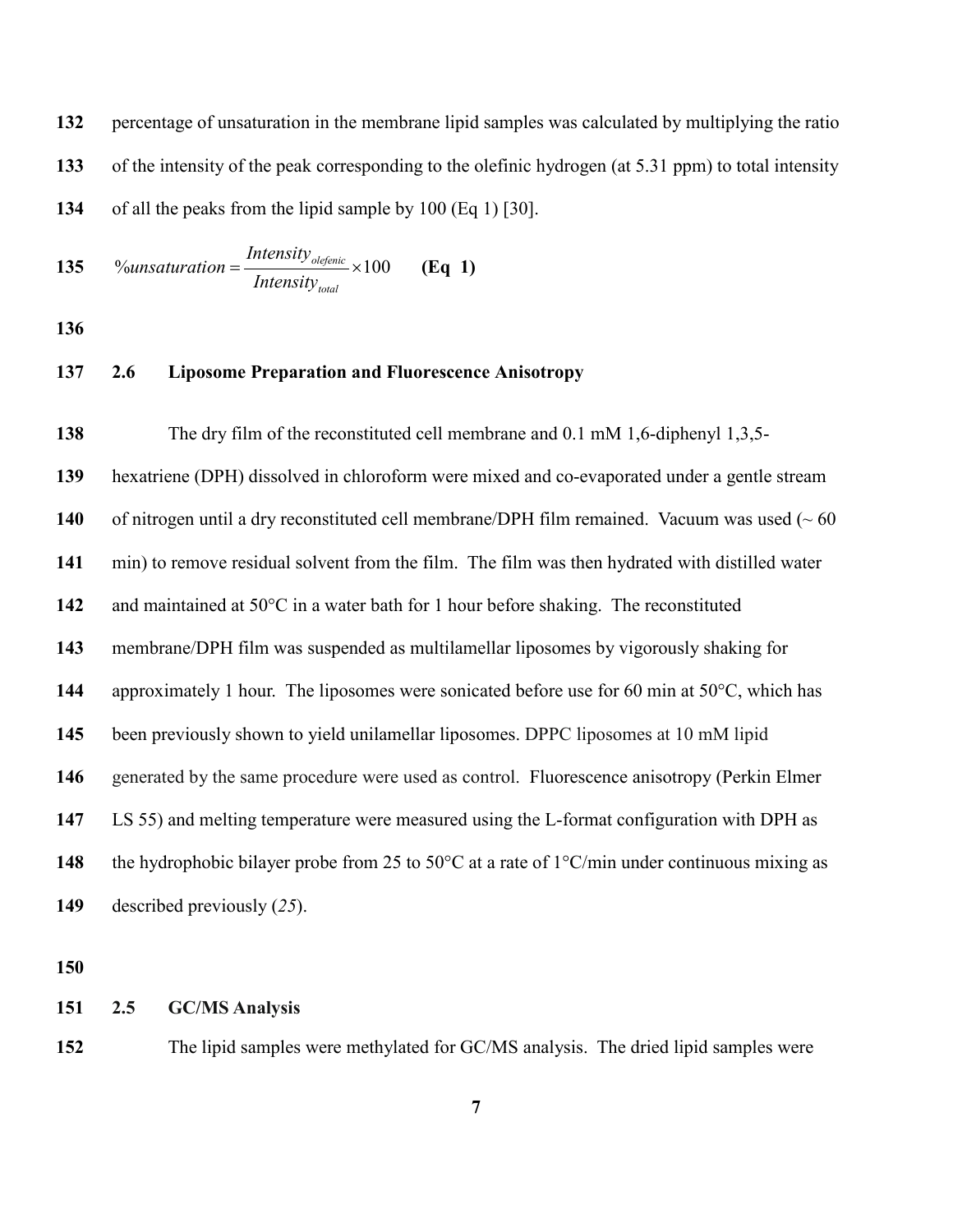saponified using 1 mL of 3N sodium hydroxide at 90ºC for an hour and then cooled to RT. The excess sodium hydroxide was neutralized with 1.8 mL of 3.6 N hydrochloric acid at 90 ºC for 10 minutes and cooled to RT. The free fatty acids were extracted using 1 mL of hexane and diethyl ether (1:1 v/v). The organic phase was then separated into a clean and dry round bottom flask. The fatty acid hydrolyzates were dried using a rotoevaporator and stored under Argon in desiccators.

 The dried fatty acid hydrolyzates were derivatized using a 5 mL borontrifluoride- methanol complex at 60 ºC for 5 minutes and then cooled to RT. To the cooled solution, 1 mL water and 1 mL hexane were added and the container shaken multiple times to ensure the transfer of esters into the non-polar solvent. The upper organic layer was removed and transferred into an Erlenmeyer flask conataining 5 g of anhydrous sodium sulfate. The flask was incubated at RT to dry overnight. The sodium sulfate was filtered and the hexane solution was transferred into a clean round bottom flask and dried in a rotoevaporator and the samples were stored under Argon. For GC-MS analysis, samples were dissolved in 250 µL of dichloromethane.

 Fatty acid methyl esters (FAME) derivatives were analyzed by a Shimadzu GC-MS QP 2010 system using a SHR5xLB silica capillary column (30m× 0.25mm ID, composed of 100% dimethyl polysiloxane). Manufacturers protocol were followed for FAME analysis.The compounds were analyzed with GC-MS solution and identified by comparison with the data in the NIST libraries. The distribution of FAMEs of *C. Pasteurianum* was determined by dividing area counts for each FAME species by the total FAME area, as defined below: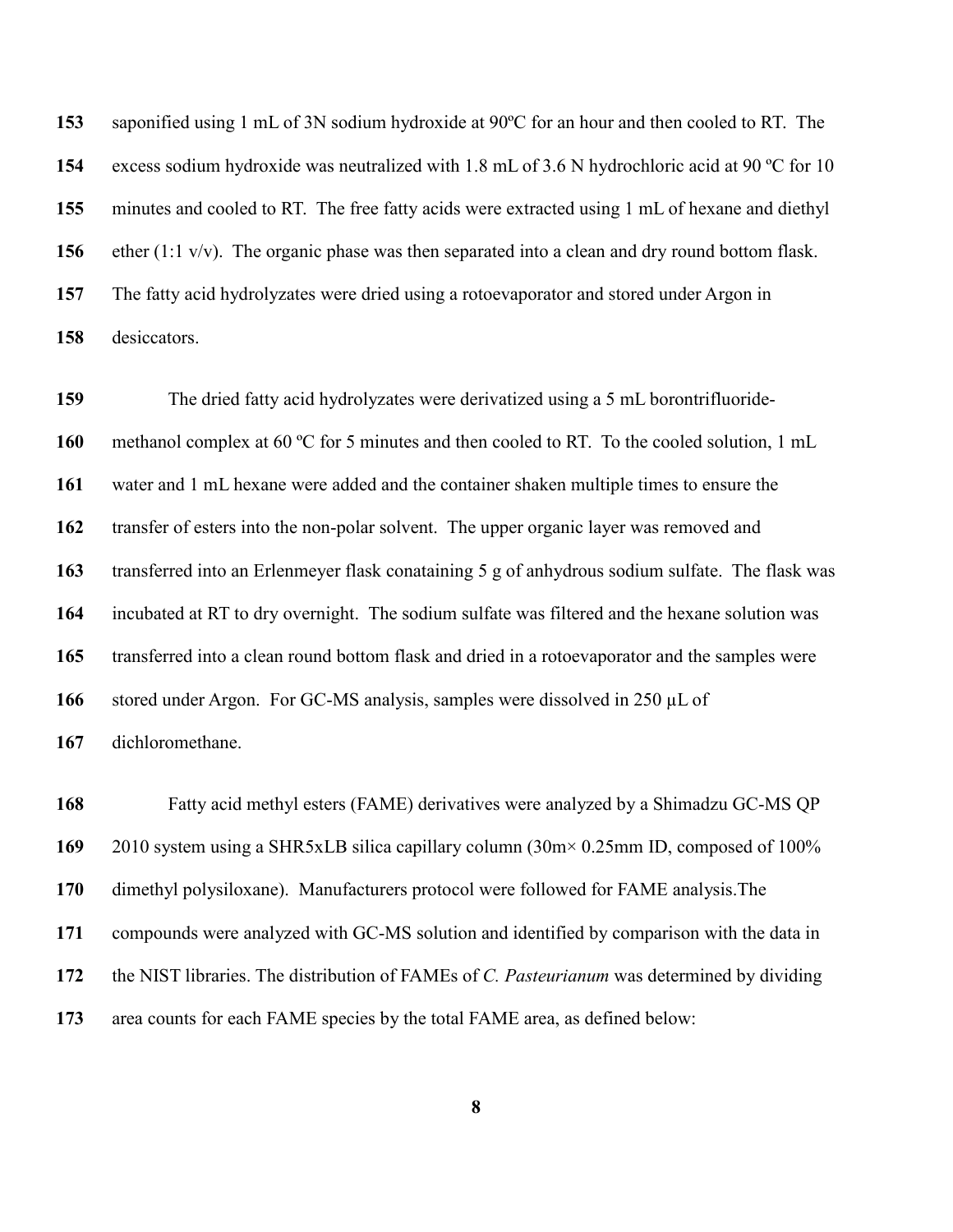174 % FAME = 
$$
\frac{Area_{FAME}}{\sum_{FAME_{area}} x 100}
$$
 (Eq 2)

# **2.6 Surface pressure-area (Π-A) isotherms**

 *Π-A* isotherms were conducted in a Langmuir trough (model 102M, Nima technology 177 Ltd, UK) with a deposition area of 70 cm<sup>2</sup> at 25 $\degree$ C, 37 $\degree$ C and at 50 $\degree$ C. A Wilhelmy plate was used to measure surface pressure with an accuracy of  $\pm$  1μN/m connected to an electronic micro- balance. Isotherms were monitored by NIMA TR 7.4 .vi software. The external water bath system was used to control the sub phase temperature. Monolayers were obtained by spreading diluted solutions of dry lipid sample in chloroform at the air/water interface using a 5 μl microsyringe.

 The chloroform was allowed to evaporate and the lipid films to spread at air/water for 15 min. 184 The system was the equilibrated for 15 min before being compressed at a speed of 10 cm<sup>2</sup>/min.

# **2.7 Elastic modulus / area compressibility modulus**

 Mechanical properties of the monolayer films were determined by the compressibility modulus. The elastic modulus  $(C_s^{-1})$  / area compressibility modulus is the reciprocal of the compressibility  $(C_s)(31)$  $(C_s)(31)$  $(C_s)(31)$  The elastic modulus corresponds to the elasticity of the Langmuir films under the compression force.  $C_s^{-1}$  values were defined as:

$$
190 \t Cs-1 = -A \left(\frac{\partial \pi}{\partial A}\right)_T \t (Eq 3)
$$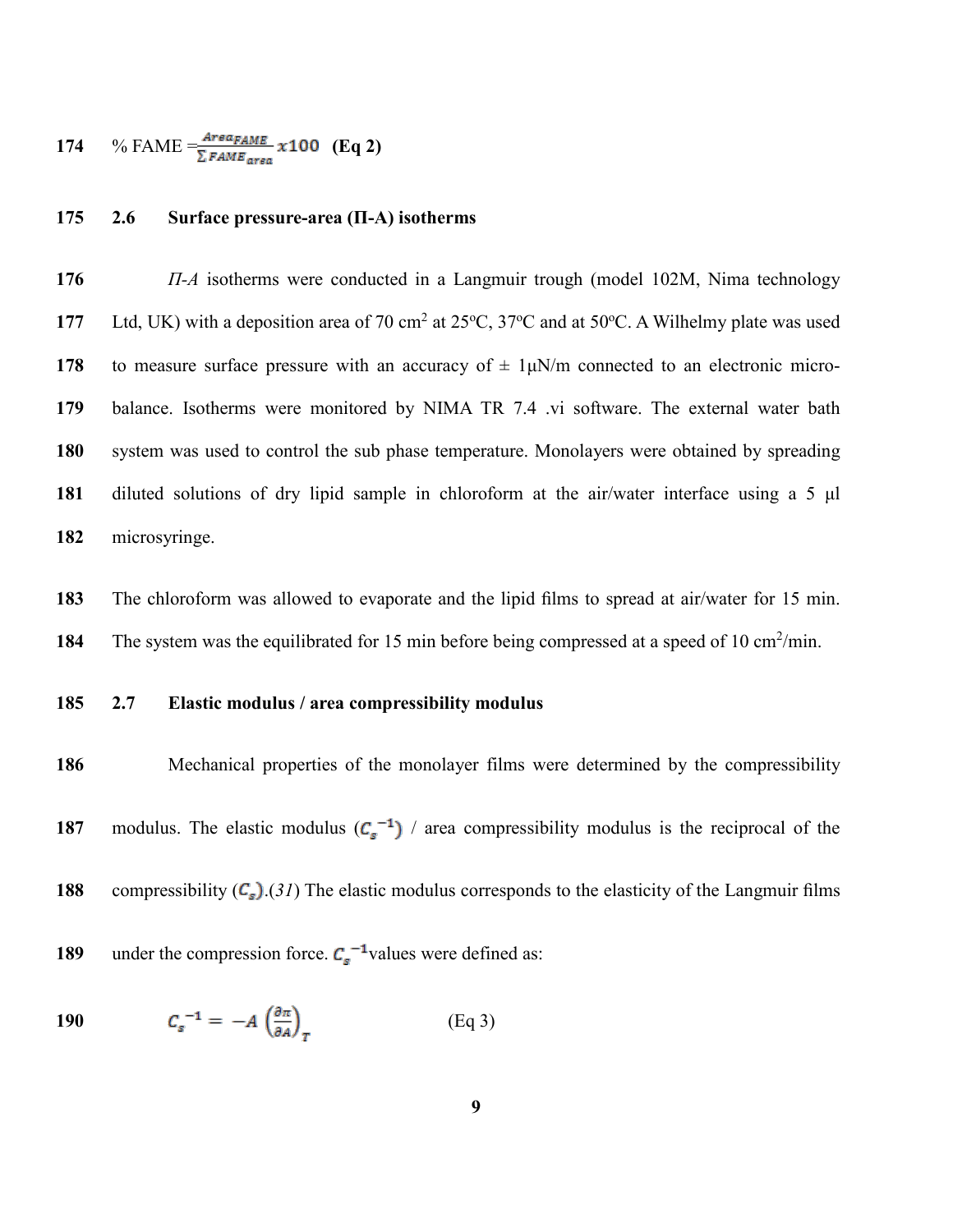where, *A* is the area per molecule at the particular surface pressure and *Π* is the corresponding

**192** surface pressure. The maximum compressibility or elasticity  $(C_{sMax}^{-1})$  provides information on the onset of the plastic region, and the maximum packing condition of monolayer.

**Results and Discussion**

 Clostridial species produce various metabolites in the form of acids and solvents, and have to modify the composition of their lipid membranes to tolerate the toxic effects of the produced metabolites. The fundamental studies to identify the effect of the toxic metabolites on the lipid composition of during the homeoviscous response can be investigated using the tools of chemical biology. This study is focused on investigating the effect of butanol in C. pasteurianum leading to the tolerance response involving changes in the lipid membrane composition using tools to analyze the physical and structural compositions of the membranes along with the membrane phase behavior.

### **Effect of Exogenous Butanol**

 The homeoviscous response of *C. pasteurianum* to the addition of exogenous butanol was studied under two conditions, where the first condition involved the addition of exogenous butanol during the production of butanol by *C. pasteurianum* during glycerol fermentation (EB1), while the second condition involved the addition of exogenous butanol while no butanol was produced, during the fermentation of glucose (EB2). *C. pasteurianum* cultures do not undergo solventogenesis during the fermentation of glucose, as the fermentation is predominantly only in the acidogenic phase, resulting in butyric acid as the major fermentation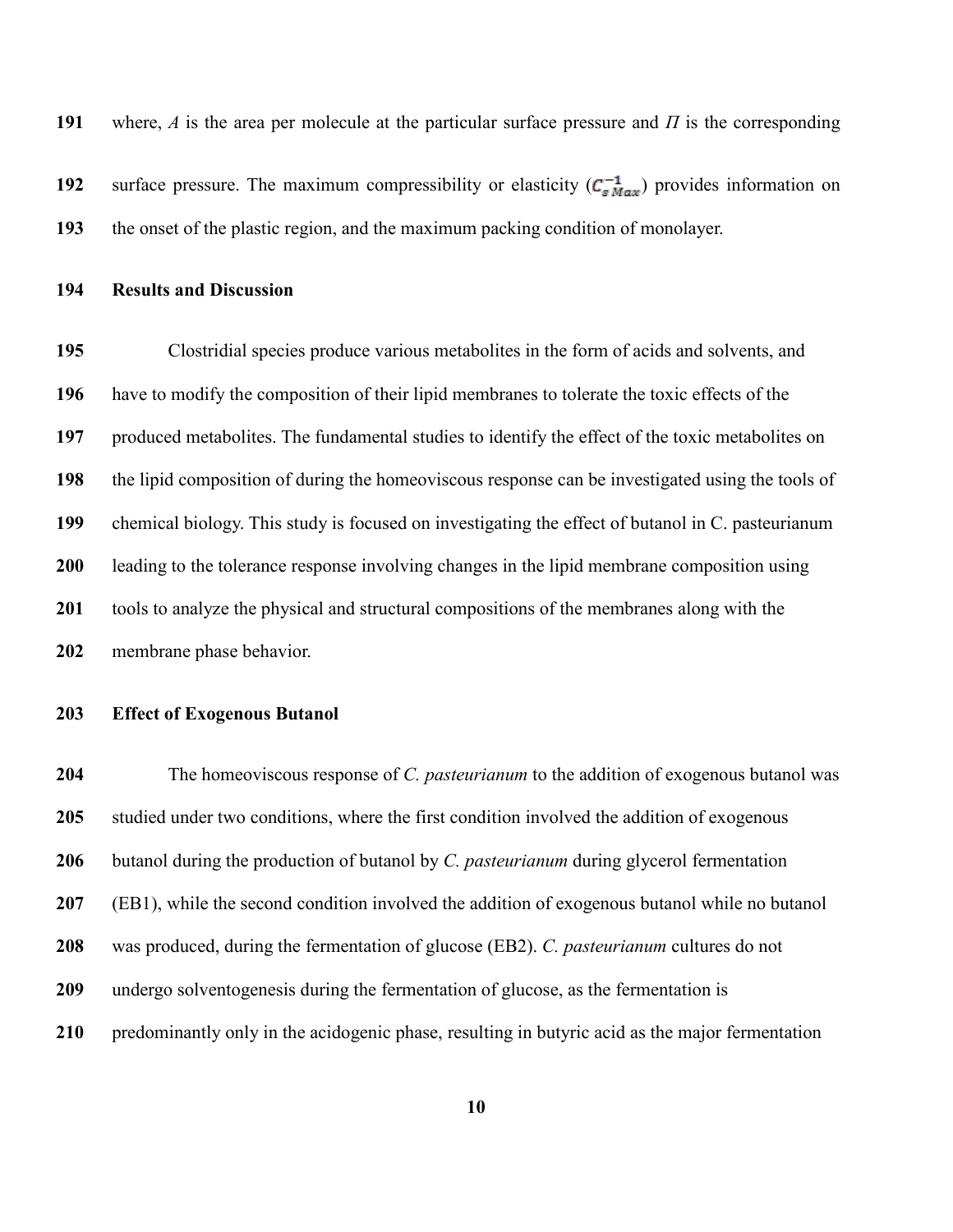211 product with no butanol formation.

| 212 | Butanol was added at concentrations of 0 g/L (control), 2.5 g/L (0.0335 M), 5 g/L (0.067                     |
|-----|--------------------------------------------------------------------------------------------------------------|
| 213 | M), 7.5 $g/L$ (0.105 M) and 10 $g/L$ (0.134 M), respectively, once the cells reached mid                     |
| 214 | exponential phase. The membranes were extracted after 24 hours of butanol exposure and                       |
| 215 | analyzed using <sup>1</sup> H-NMR, fluorescent anisotropy and GC-MS . The <sup>1</sup> H-NMR and fluorescent |
| 216 | anisotropy results are summarized in Figure 1, while Figure 2 summarizes the data from the GC-               |
| 217 | MS analysis on the fatty acid composition of the membranes.                                                  |

 The addition of butanol during glycerol fermentation resulted in a homeoviscous 219 response due to a decrease in the degree of unsaturation in the membrane as determined by <sup>1</sup>H- NMR (Figure 1) of the extracted lipid of cells exposed to different butanol concentrations. The fluorescent anisotropy of the reconstituted *C. pasteurianum* cell membranes supports the results 222 obtained from <sup>1</sup>H-NMR. The fluorescence anisotropy data at  $37^{\circ}$ C shows a decrease in anisotropy with increase in the butanol dose. The anisotropy,  $\langle r \rangle$ , of the unexposed control was found to be 0.120 and <r> was found to reduce as the butanol dose increased in the media. The anisotropy of the membrane had a relatively constant value with a minor increase at higher concentrations of butanol at 7.5 g/L and 10 g/L. The fluorescence anisotropy of DPH in the membranes is inversely related to the fluidity of the reconstituted lipid membranes. The decrease in the anisotropy indicates the fluidizing effect of butanol on the membrane lipids. The stabilization of the anisotropy at higher butanol concentrations can be explained as the response of the bacteria to tolerate the fluidizing effects of butanol. The overlap of the anisotropy data 231 with the <sup>1</sup>H-NMR data substantiates the existence of a dominant homeoviscous response leading to a compositional change in the lipid membranes. This can be further confirmed by analyzing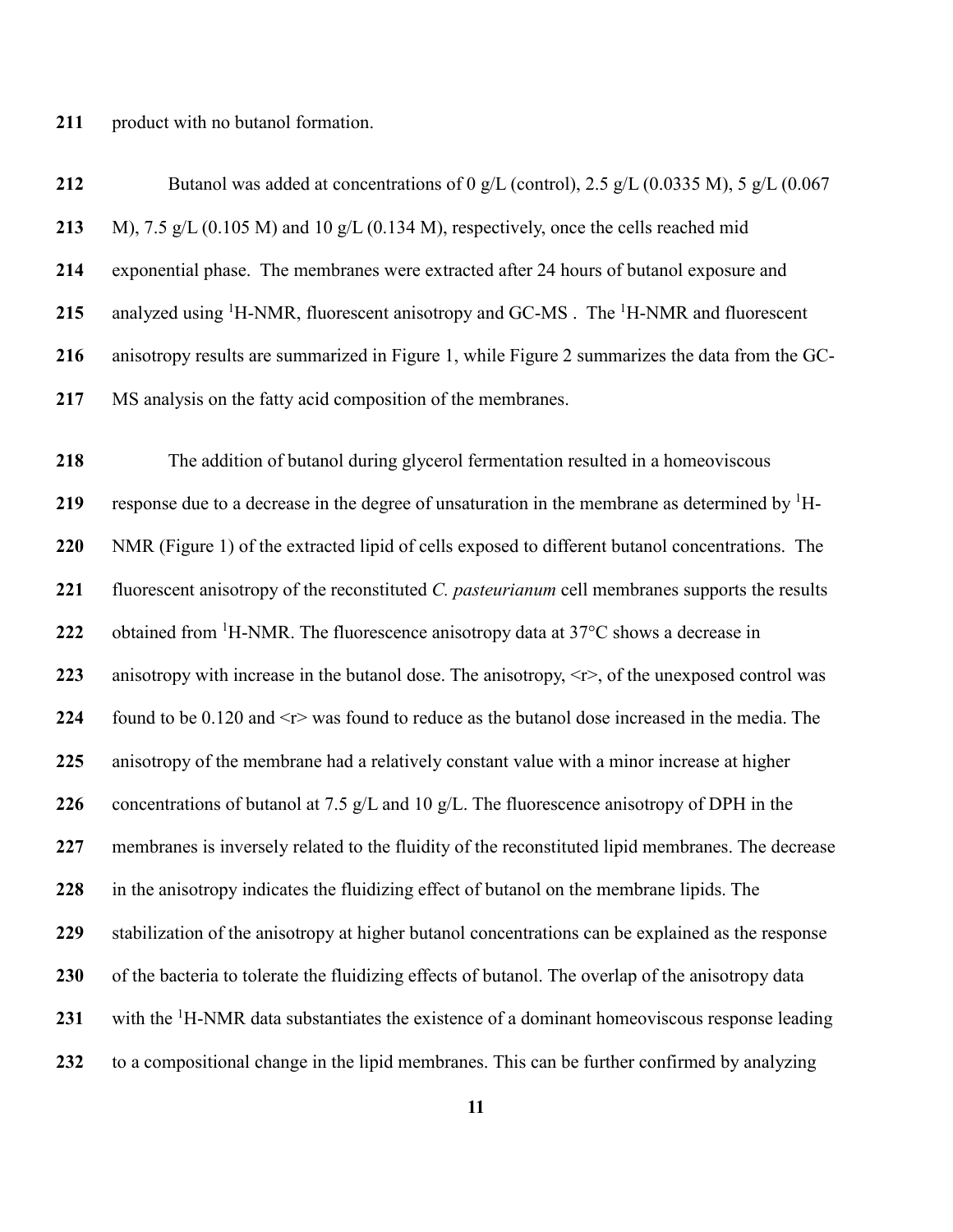the fatty acid composition of the membrane.

 The data from GC-MS on the fatty acid composition (Figure 2) of the membranes corroborates the presence of the homeoviscous response to butanol. Furthermore, there was an increase in the percentage of higher carbon saturated fatty acids  $(C_{19}$  to  $C_{22})$ , which are almost completely absent in the control samples with no external butanol present. A similar trend was also observed in the disappearance or reduction in the shorter chain fatty acids with an increase in the dose of butanol stress (Figure 2). The shorter length fatty acids C10, were completely absent in the cells exposed to higher butanol concentrations, while the other shorter fatty acids from C<sub>11</sub> to C<sub>16</sub> were found to decrease proportionately with increase in butanol dose. Similarly, the longer fatty acids,  $C_{19}$  to  $C_{22}$ , were not observed in the control which was not exposed to butanol and had a proportionate increase in the percentage with corresponding increase in the butanol dosage. The compositional analysis through GC-MS not only supports the results from NMR and fluorescence anisotropy, but also substantiates that *C. pasteurianum* exerts a homeoviscous response to butanol in EB1 condition by two major changes in the fatty acid composition to counteract the fluidity of the toxic butanol. First, it increases the percentage of longer chain fatty acids at the expense of shorter chain fatty acids and secondly by increasing the ratio of saturated to unsaturated fatty acids.

 The effect of butanol on the lipid composition and the fluidity of the lipid membrane has also been reported for *C. acetobutylicum* (*[6,](#page-22-4) [7,](#page-22-5) [10,](#page-23-1) [12](#page-23-2)*). *C. acetobutylicum* produces butanol by fermenting glucose and the effect of butanol challenge was studied during the growth of *C. acetobutylicum* in glucose (butanol producing media) (*[6,](#page-22-4) [7,](#page-22-5) [10,](#page-23-1) [12](#page-23-2)*). *C. acetobutylicum* tolerates butanol through a homeoviscous response that predominantly involves an increase of saturated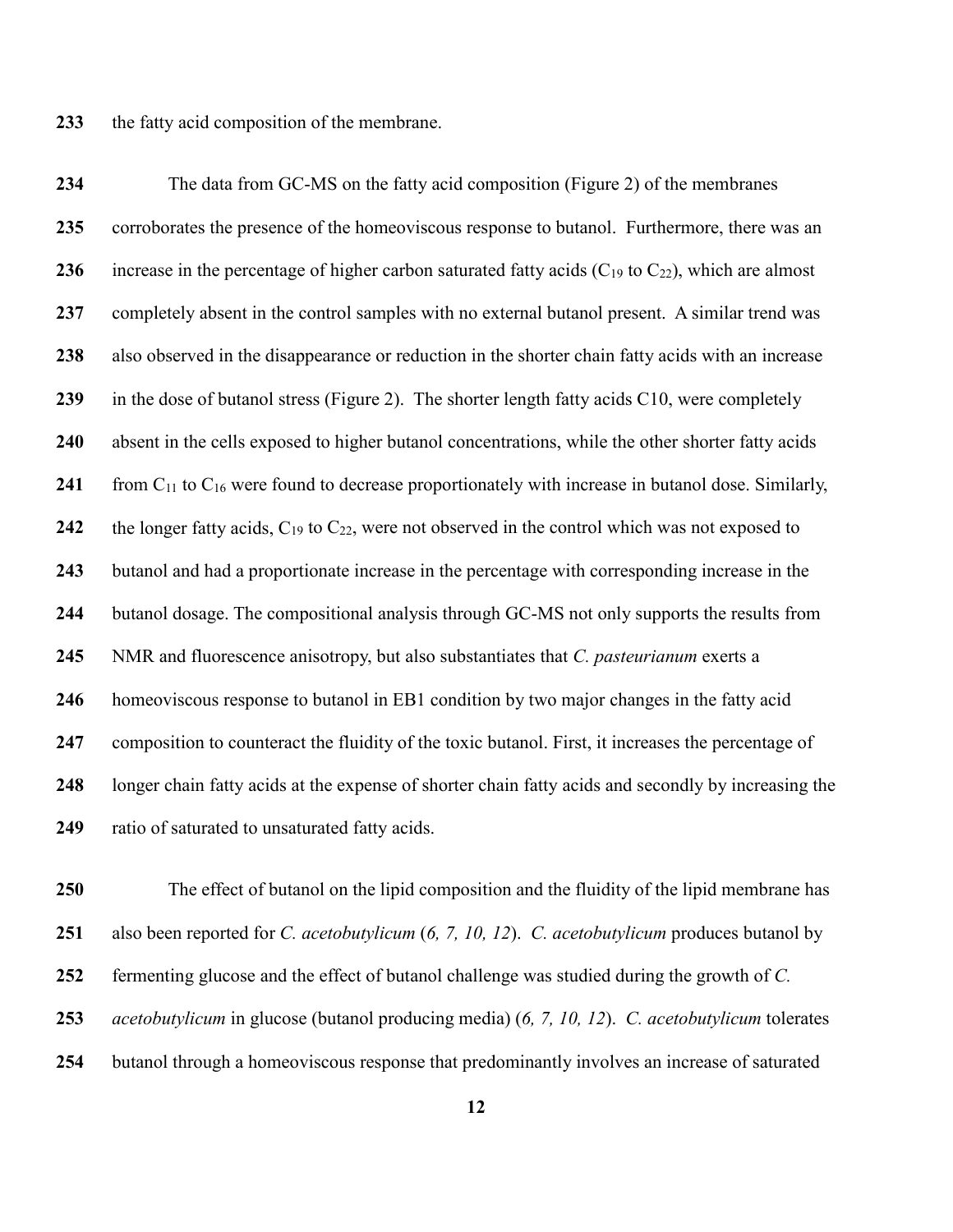fatty acids at the expense of unsaturated fatty acids in the lipid membrane (*[6,](#page-22-4) [7,](#page-22-5) [10,](#page-23-1) [12](#page-23-2)*). Lepage et al reported the composition of the *C. acetobutylicum*'s fatty acid composition in the lipid membrane, which consisted of fatty acids from  $C_{12}$  to  $C_{19}$  ([10](#page-23-1)). The ratio of the unsaturated to saturated fatty acids was found to be close to 1 without any butanol exposure but the ratio was reduced to 0.87 and 0.77 respectively with an exposure to 4 g/L and 8 g/L butanol respectively, due to the reduction in unsaturation and an increase in saturated fatty acids in the membrane lipids, driven by a homeoviscous response.

 As a control, the change in the degree of unsaturation and anisotropy of the lipid membrane during the production of endogenous butanol was studied and compared (Supplementary material and Figure S2 and S3). The addition of butanol during glycerol fermentation results in a similar result as observed during the endogenous butanol production. The only change was observed in the anisotropy data which accounts for the fluidizing effect of the exogenous butanol on the membrane. The difference observed in the anisotropy data is consistent with the previously reported fluidizing effect of butanol observed through fluorescence anisotropy of synthetic lipids and reconstituted membrane lipids (*[8,](#page-22-6) [25](#page-24-1)*).

# **The Differential Response to Butanol Toxicity**

 The effect of butanol during EB1 showed a conventional homeoviscous response by increasing the fatty acid length and the ratio of saturated to unsaturated fatty acids. To further investigate the sole effect of butanol toxicity the cells grown in glucose were exposed to butanol (EB2). Intially, the EB2 experiment was conducted to match the same butanol stress dosage from 0 g/L to 10 g/L but was also performed at higher concentrations of butanol of up to 20 g/L.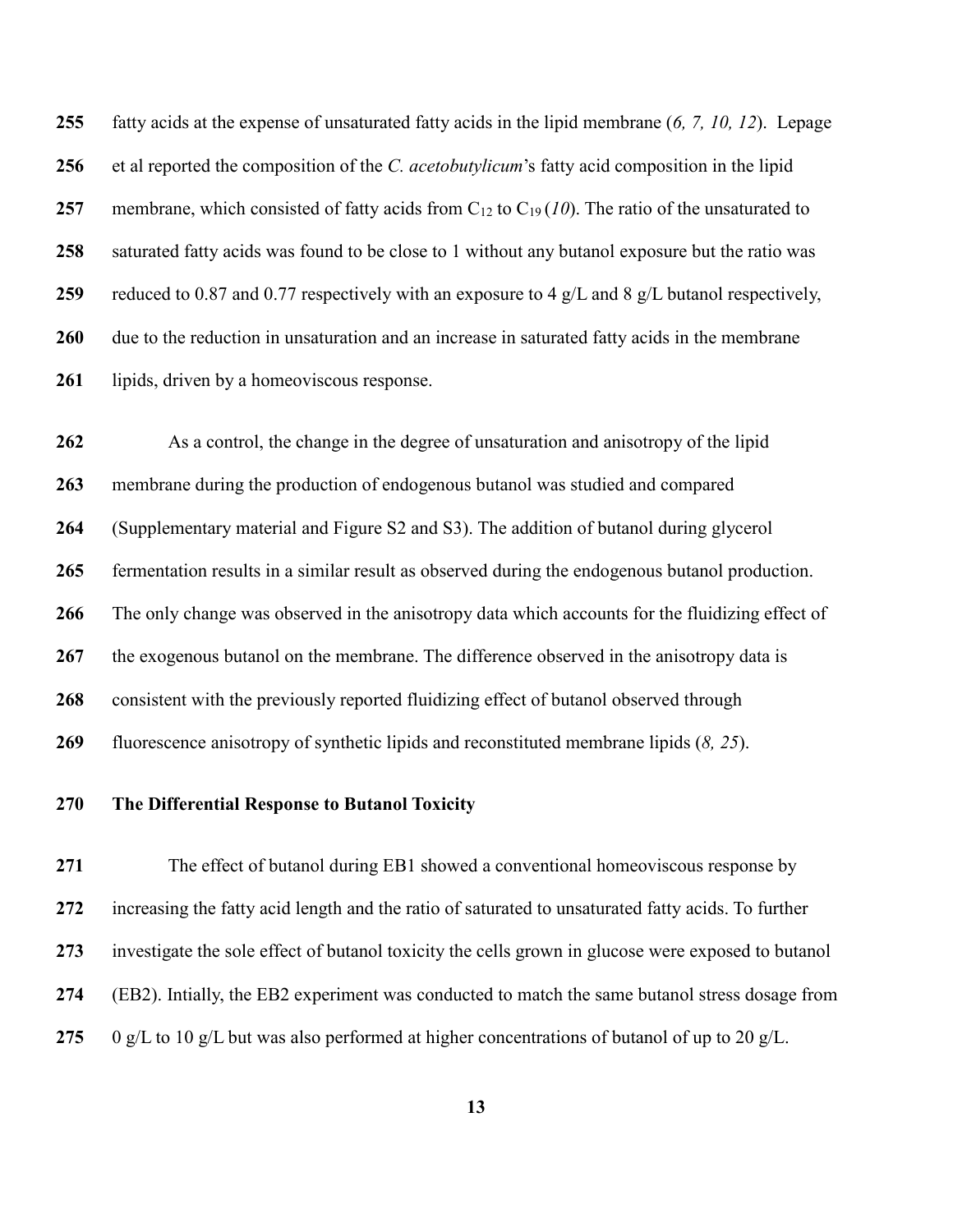276 As explained earlier, the extracted membranes were studied using <sup>1</sup>H-NMR and fluorescent anisotropy. Figure 3 summarizes the change in the fluidity of the membrane in terms of anisotropy and the degree of unsaturation in the membranes of *C. pasteurianum* grown on 279 glucose. The <sup>1</sup>H-NMR results indicated an increase in the percentage of unsaturation in the fatty acid tails of the lipid membranes extracted from the cells stressed with exogenous butanol. This result is completely contrasting to the results obtained earlier during butanol stress on glycerol fermentation. The degree of unsaturation in the lipid membranes increased proportionately with increasing concentration of butanol in the media. For an exogenous butanol concentration of 5 g/L, a small drop in the percentage of unsaturation in the fatty acid tail was observed when compared to the control with no external butanol. The data obtained from fluorescent anisotropy 286 of the reconstituted membrane, using DPH as the probe, supported the data obtained from <sup>1</sup>H- NMR (Figure 3). The anisotropy,  $\leq r$ , measured at 37°C decreased gradually with an increase in the concentration of butanol in the media.

 The lipid membranes extracted from the cells were also analyzed by GC-MS to determine the constituent fatty acids. Figure 3 summarizes the results from GC- MS analysis of the cells stressed with exogenous butanol. Thirteen different fatty acids were identified using GC-MS, of which 11 were saturated. The data on the composition of the fatty acids from Figure 4 shows not only an increase in the degree of unsaturation in the fatty acids, but also an increase in the percentage of fatty acid length  $(\geq C_{16})$  with an increase in the concentration of exogenous butanol.

 The degree of unsaturation was found to increase (Figure 3 and 4) in the presence of exogenous butanol, but without endogenous butanol production (cells gown on glucose). An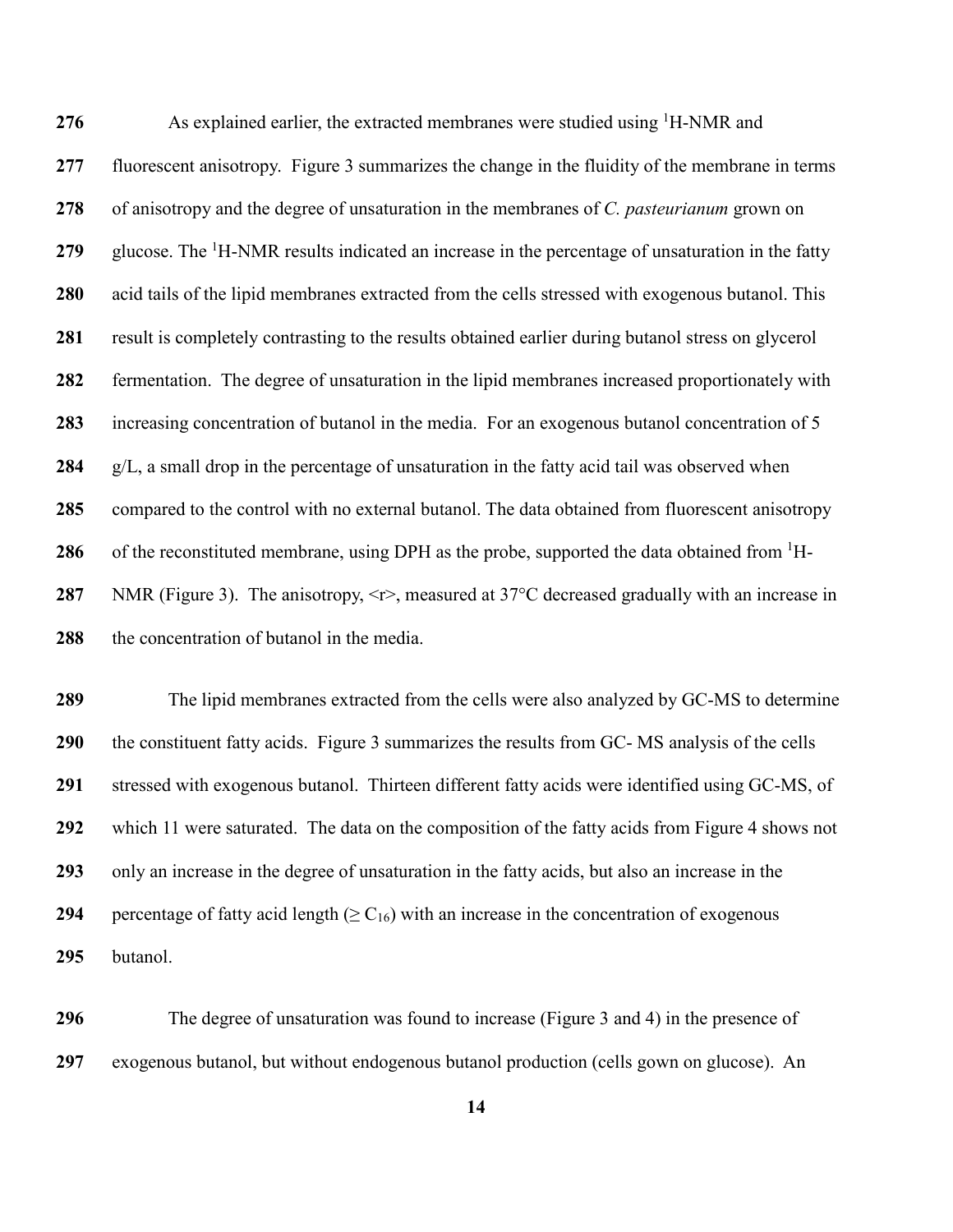increase in unsaturation coincided with an increase in membrane fluidity (Figure 4). This is in contrast with the response observed for EB1(Figure 2).

 It has been shown that an increase in the percentage of saturated lipids in the model liposomes (model membranes from DPPC and DOPC) results in an increase in the anisotropy of the liposomes (*[25](#page-24-1)*). Furthermore, the addition of butanol to model membranes comprised of DPPC, DOPC or mixture of the two have shown a decrease in anisotropy due to the fluidizing effects of butanol on the lipid membrane (*[25,](#page-24-1) [29](#page-24-3)*). Butanol fluidizes membranes by reducing inter lipid interactions and the surface tension within the membrane. Increase in the degree of unsaturation in lipid membranes has been shown to augment the fluidizing effects of butanol (*[25](#page-24-1)*). Hence, the results obtained from the addition of exogenous butanol to the cells of *C. pasteurianum* in EB2 contradict the results obtained during EB1. This led to the question of whether other non-lipid entities could be involved in the homeoviscous adaptation of the membrane in EB2.

 The fatty acid composition of the cells also varied considerably when the cells are grown on glycerol and glucose . The cells grown on glucose and exposed to exogenous butanol show neither a decrease in shorter  $(C_6$  to  $C_{10}$ ) fatty acids nor an increase in longer  $(C_{19}$  and greater) fatty acids (Figure 4). The fatty acid composition of the cells are also different under the two condition, glucose and glycerol fermentation. The fatty acid chain length is as low as 6 carbons during glucose fermentation, while the the lowest fatty acid in glycerol fermentation is 10. Similar distinction is also observed in the maximum chain length as well for the two carbon sources. Moreover, the percentage of unsaturated fatty acids increased with increasing concentrations of exogenous butanol during EB2 (Figure 4).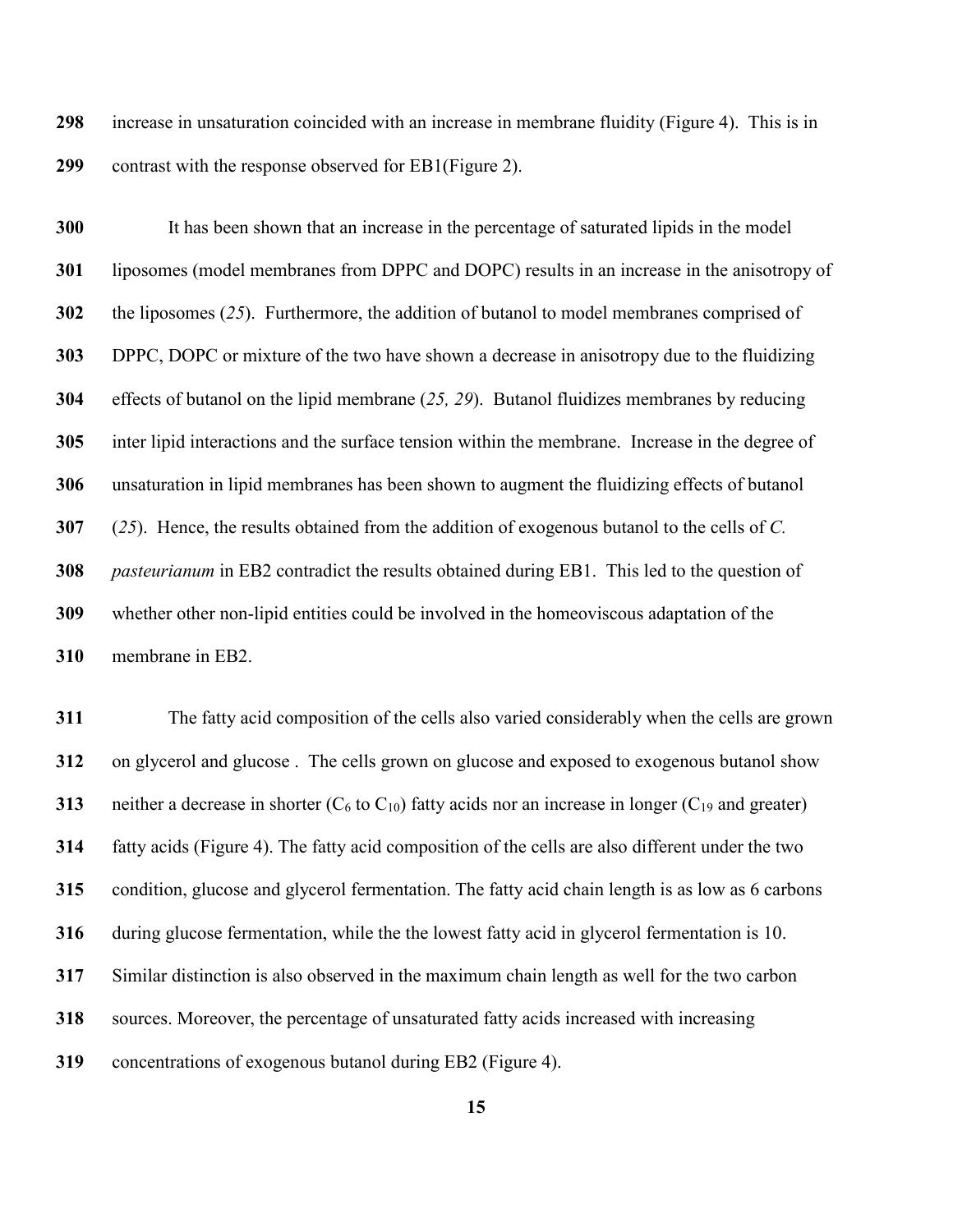The reduction in shorter chain fatty acids and an increase in longer chain fatty acids in *C. acetobutylicum* resulted in a decrease of membrane fluidity (*[6,](#page-22-4) [10](#page-23-1)*). It was also observed in *C. acetobutylicum* that challenging the cells with butanol resulted in the formation of longer chain fatty acids at the expense of shorter chain fatty acids (*[6,](#page-22-4) [10](#page-23-1)*).

 The increase in unsaturation (exogenous butanol on glucose) observed with all three different analytical methods cannot be explained by a homeoviscous adaptation, as it led to an increase in the fluidity of the membrane consistent with the toxic effect of butanol (Figure 3 and 4). However, an increase in unsaturation in the lipid membrane of cells exposed to solvent stress has been reported for *E. coli* during ethanol stress and for *C. butyricum* during 1,3-PDO stress (*[14,](#page-23-8) [32](#page-24-6)*). Dombek and Ingram reported that the plasma membrane became more rigid during ethanol challenge experiments, but the extracted lipid membrane exhibited higher fluidity in comparison to the control cells that were unexposed to ethanol. This shows that the rigidity of the membrane is not only dependent on the ratio of saturated to unsaturated fatty acids, or the presence of shorter or longer fatty acids, but is also dependent on the lipid to protein ratio in the membrane *[\(34](#page-25-0)*). Membrane proteins can rigidify the membrane despite irrespective of the lipid composition. Hence, an increase in protein:lipid ratio can account for the net increase in the rigidity of the membrane and compensates for the increase in fluidity as a result of the increased unsaturation of the lipid tails (Figure 3).

 During the formation of butanol (EB1), the bacteria must be synthesizing butanol efflux pumps in the membrane that serve as butanol transporters to the extracellular environment (*[33](#page-24-7)*). Dunlop *et al.* have shown that cloning and expressing of efflux pumps from different microorganisms for various solvents resulted in an increase of solvent tolerance. But,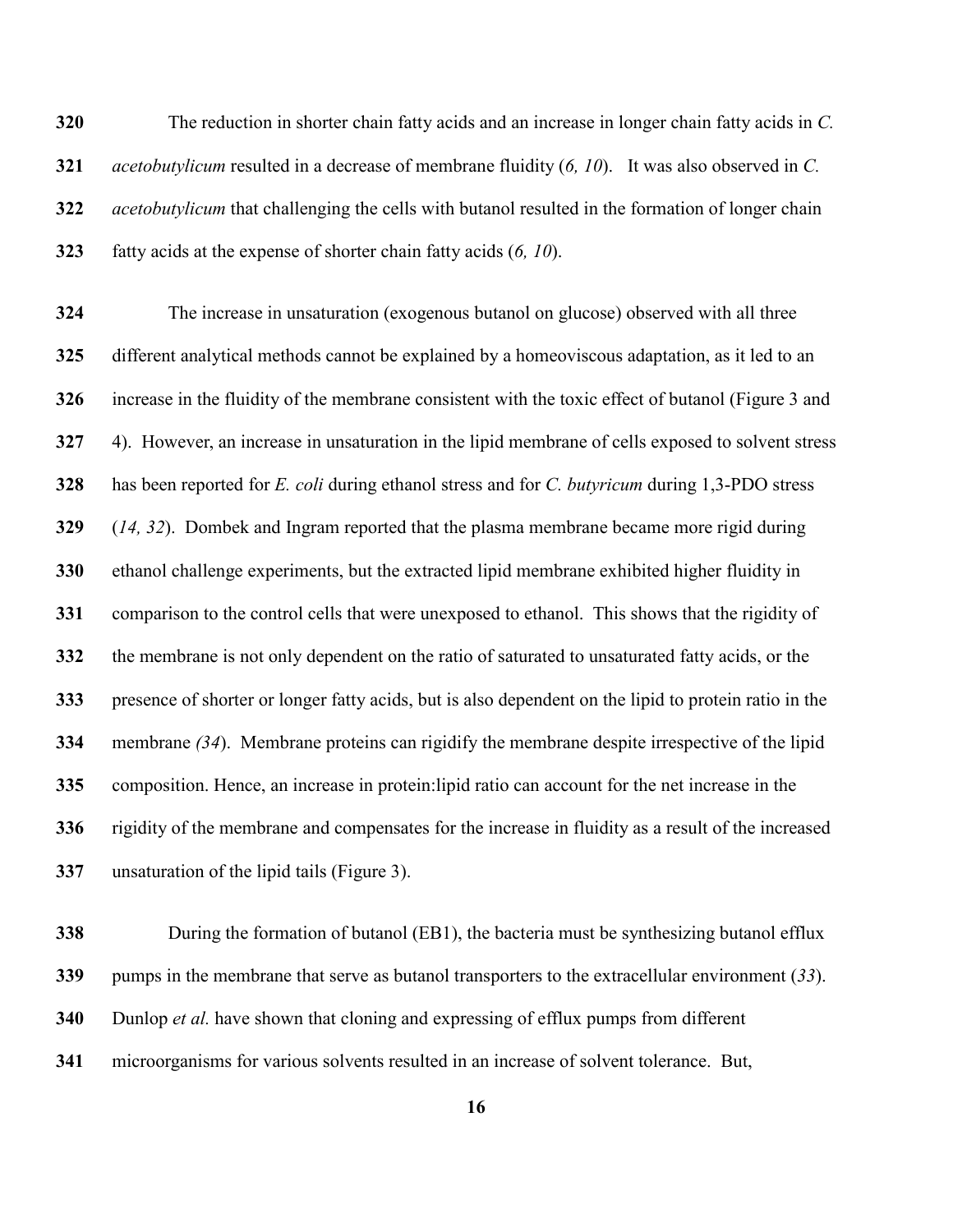overexpression of butanol and iso-butanol efflux pumps did not improve butanol tolerance

leading to a conclusion that the toleration of butanol is a much more complex phenomenon (*[33](#page-24-7)*).

There should also be a correlation between the transcriptional regulation of the genes involved in

butanol production and the genes responsible for butanol tolerance through homeoviscous

adaptation. If there was no correlation, the homeoviscous adaptation of *C. pasteurianum* must be

 similar during both, endogenous production (from glycerol) and exogenous addition (growth on glucose).

# *Π–A* **isotherms of reconstituted cell membrane (RCM) monolayers**

 To gain more understanding of the interaction within lipid-lipid and lipid-protein, it is essential to first characterize the phase behavior of the RCM monolayers spread at the air/water interface. The *Π–A* isotherms of RCM is plotted in Figure 5. Three different temperatures (25, 37, and 50 °C) and sample extract at different conditions (without butanol and with 10 g/l butanol) have been examined. Without exogenous butanol in media at 25<sup>o</sup>C, the experimental isotherms exhibited a liquid expanded (LE) phase and a collapse phase. The trends in *Π–A*  isotherms were slightly different with those of unsaturated phospholipids(*[34](#page-25-0)*) and to *E. coli* lipid extract(*[17](#page-23-4)*). *Π* of RCM monolayers was much lower than the unsaturated lipids and the *E. coli* lipid extract and lift off area was not observable on RCM monolayers. The collapse of the RCM monolayers took place at ~25 mN/m indicating that the monolayers had low viscosity due to strong lipid interaction and a plausible displacement of relaxation membrane protein. At 37<sup>o</sup>C RCM monolayers isotherms existed in single *LE* phase and collapse phase disappeared that could be attributed to the increase of disordered lipid tails and disordered organic membrane protein lowering lipid-protein interactions in membrane monolayers. With increasing temperature up to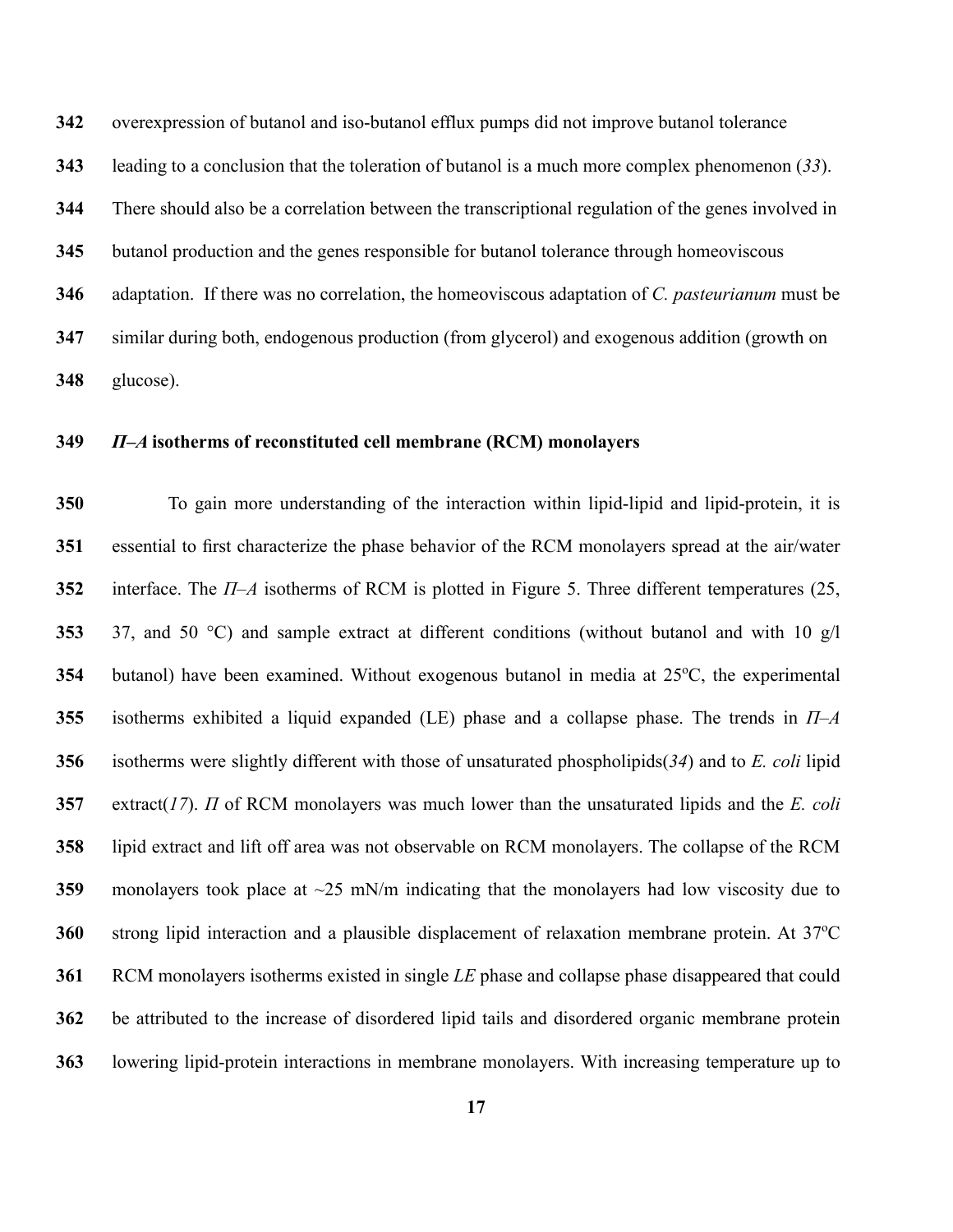50 <sup>o</sup> C, *Π–A* isotherms occurred at lower pressure. The appearance of the lift-off area was able to observe. A plateau region on *Π–A* isotherms indicates that the *G-LE* phase transition occurred. Increases temperature lowered hydrogen bonding between lipid head groups and hydrophobic interactions between lipid tails and extended the relaxation phenomena in membrane proteins.

 In addition, the length of plateau region could be associated with the ratio of unsaturated/saturated lipid (U/S). A short plateau region displayed as a high ratio of saturated lipid. The addition of 10 g/l butanol in media had markedly different effects on the *Π–A*

 isotherms (Figure 5) and the maximum elastic modulus,  $C_{Max}^{-1}$  (Figure 6). With temperature changes (25, 37, and 50 °C) *Π–A* isotherms of RCM monolayer existed in the *LE* phase and occurred at higher surface pressure than without butanol present in media. This reveals that the content of *hydrophobic proteins* (Supplementary material and Figure S4) adsorbed *at air/water* 

**375** *interface had increased creating a higher*  $\Pi$ *-A and an increased*  $C_{Max}^{-1}$  *(more rigid). The*  $C_{Max}^{-1}$  decreased proportionally with increasing temperature due to disordering structure of lipid and expanded relaxation phenomena.

Based on our interpretation data, the effect of protein can be interpreted as shown in

Figure 7. At low surface pressure  $(I \leq \frac{I^{protein}}{Coulapse})$  25<sup>o</sup>C, hydrophobic membrane protein from cell grew in media without butanol exhibited relaxation phenomena within lipid membrane monolayers and water molecules were between the hydrophilic head groups of lipids. As a result, repulsive contribution at polar headgroup was high, and attractive van der Waals interactions between tails of lipids and interfacial interaction at head/tail of tails were low promoting a weak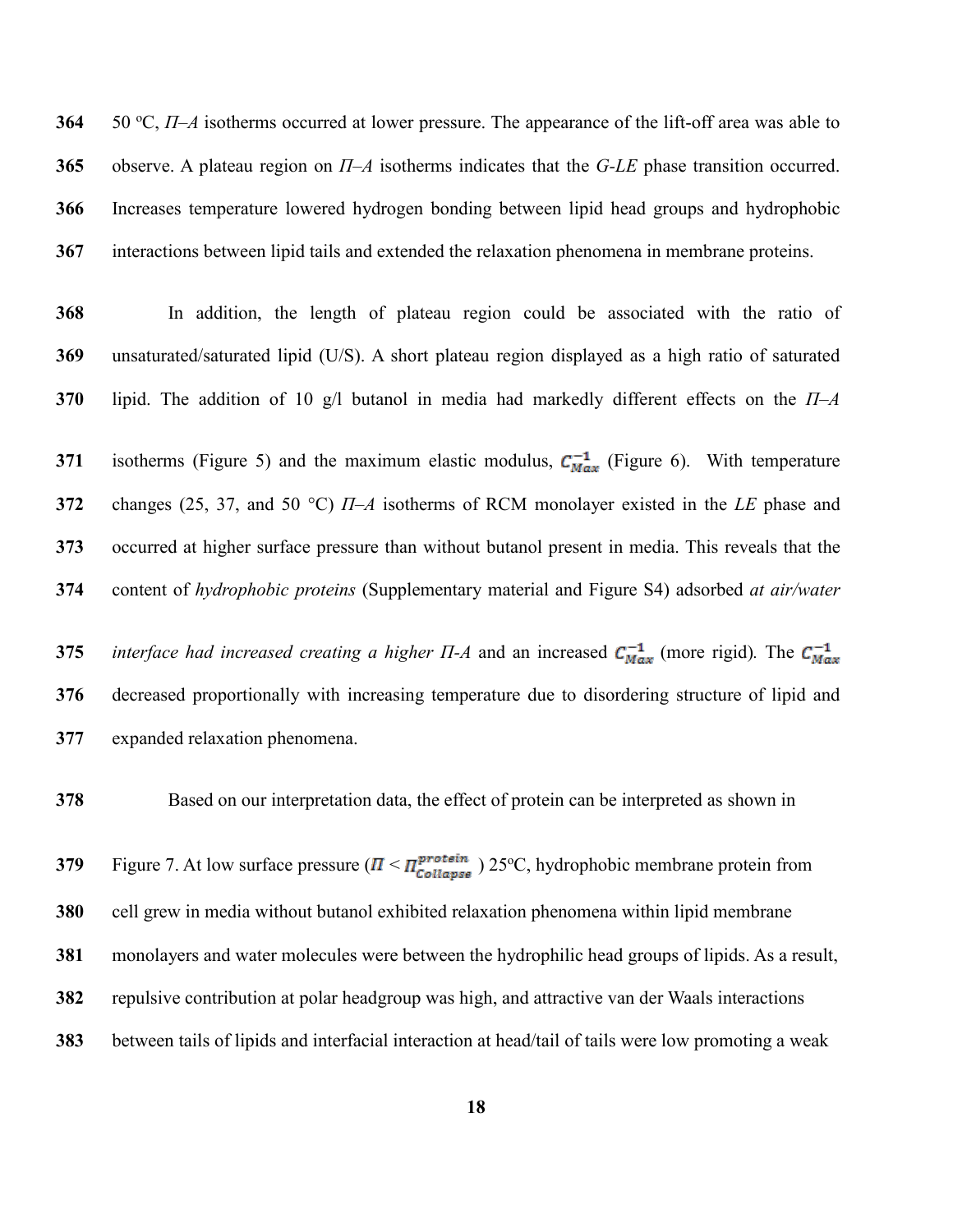| 384 | molecular packing. At high surface pressure, $\Pi > \Pi_{\text{Collapse}}^{\text{protein}}$ external pressure compressed the |
|-----|------------------------------------------------------------------------------------------------------------------------------|
| 385 | protein network until it failed and displaced from the interface, forming collapse protein                                   |
| 386 | multilayers in the aqueous bulk phase near to the interface; thus, the collapse phase appeared. In                           |
| 387 | the case of the reconstituted cell membranes extracted from cells grew in media with butanol, the                            |
| 388 | content of hydrophobic membrane protein was increased resulted in longer relaxation                                          |
| 389 | phenomena. Therefore, the collapse pressure appeared higher. It is clear that homeoviscous C.                                |
| 390 | pasteurianum producing solvents altered the lipid membrane composition to modulate protein                                   |
| 391 | function and insertion on the membranes in determining membrane integrity and activity.                                      |
| 392 |                                                                                                                              |

### **4. Conclusion**

 This study is the first report of the analysis of the homeoviscous adaptation to butanol by *C. pasteurianum* and this study is also the first study that quantifies lipid composition in *C. pasteurianum*. The analysis of the extracted membranes from cells exposed to various concentration of butanol in two different media, butanol producing medium containing glycerol and non-butanol producing medium containing glucose, resulted in two completely different responses with respect to the changes in the composition of the lipids. During butanol production, when stressed with exogenous butanol, *C. pasteurianum* responds by increasing the ratio of the saturated to unsaturated fatty acids in the membrane. This is also the response found in other butanol producing species of C*lostridia*, along with the response exhibited by other microbes towards tolerating toxic organic compounds (*[14-16,](#page-23-8) [35](#page-25-1)*). *C. pasteurianum* exhibits a different response when grown on glucose (no butanol produced), but challenged with exogenous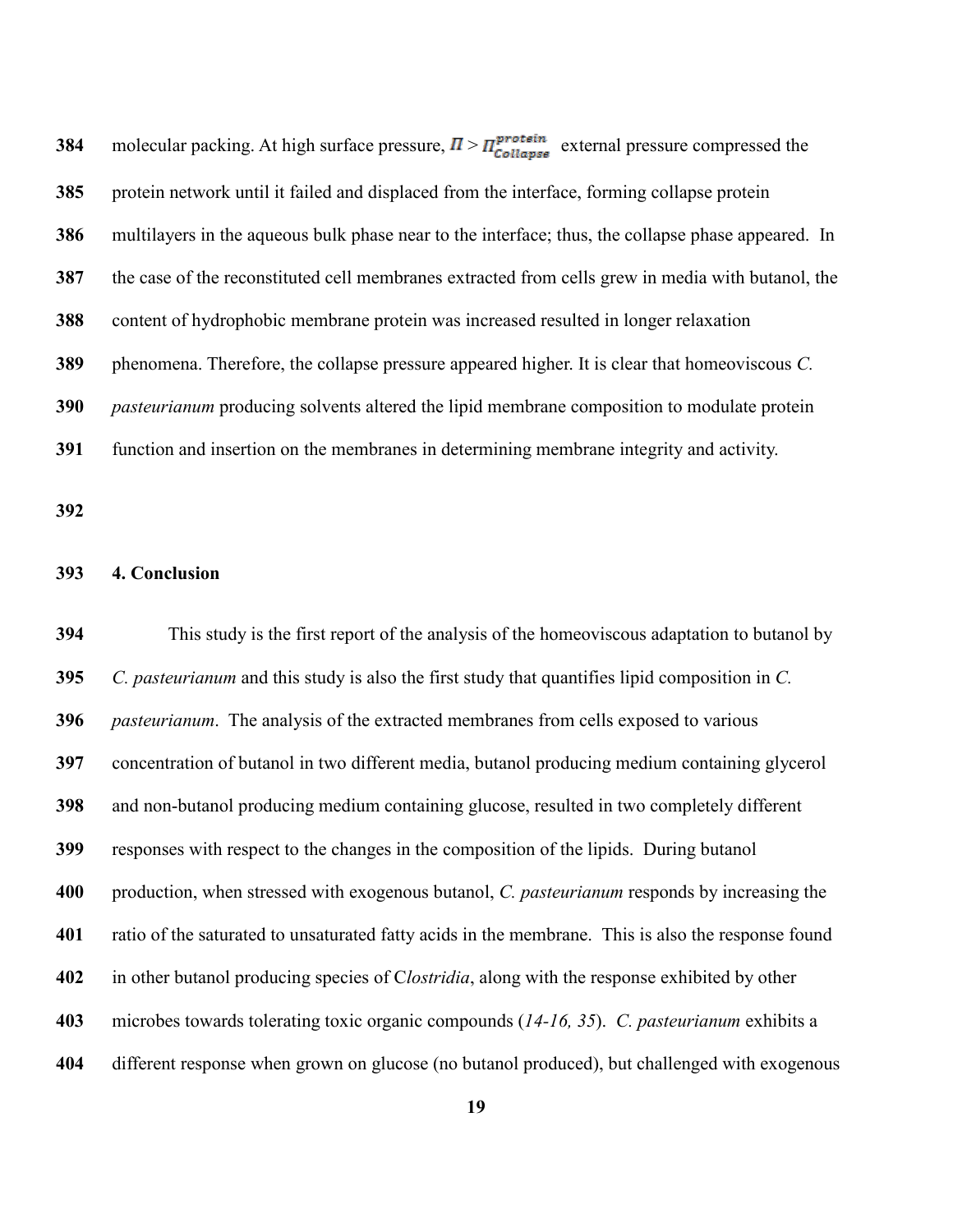butanol, which can be explained on the hypothesis of altering the ratio of the protein to lipids in the membrane (Figure 7 and 8). This hypothesis was further confirmed using by *Π-A* isotherms and the presence of hydrophobic membrane proteins in the lipid membrane of C> apsteurinum during EB2.

At 25° C *Π-A* isotherms of the membrane monolayer were observed in the *LE*  phase and the collapse phase. The collapse phase on membrane monolayers was observed because of a greater attractive interaction of saturated lipids and a displacement of lipid na and monolayers on collapse protein network at the interface. At 50°C *Π-A* isotherms membrane monolayer exhibited a *G-LE* phase transition and *LE* phase. The *G-LE* phase transition appeared due to a low interaction of lipid-lipid and lipid-protein associating with disordering protein and lipid structure. This study implies the effect of unsaturated lipids and proteins on membrane monolayers and helps our understanding of the mechanism of butanol tolerant membrane by *C. Pasteurianum* could be utilized to develop cultures in higher concentrations of butanol leading to more cost-effective and more efficient on butanol production.

 The result from this study substantiates the assumption that a correlation exists between the modes of homeoviscous response, which are in turn, dependent on the activation of butanol production pathway. Furthermore, the existence of two different homeoviscous adaptations to butanol challenge in *C. pasteurianum*, demonstrates the potential of this organism to be studied further in terms of proteomics, functional genomics and metabolic engineering for the development of an industrial strain. The unavailability of the genome sequence and the proteome data must be addressed to explore butanol production and tolerance in *C. pasteurianum*. In the meantime, methods to use genomic data from closely related species can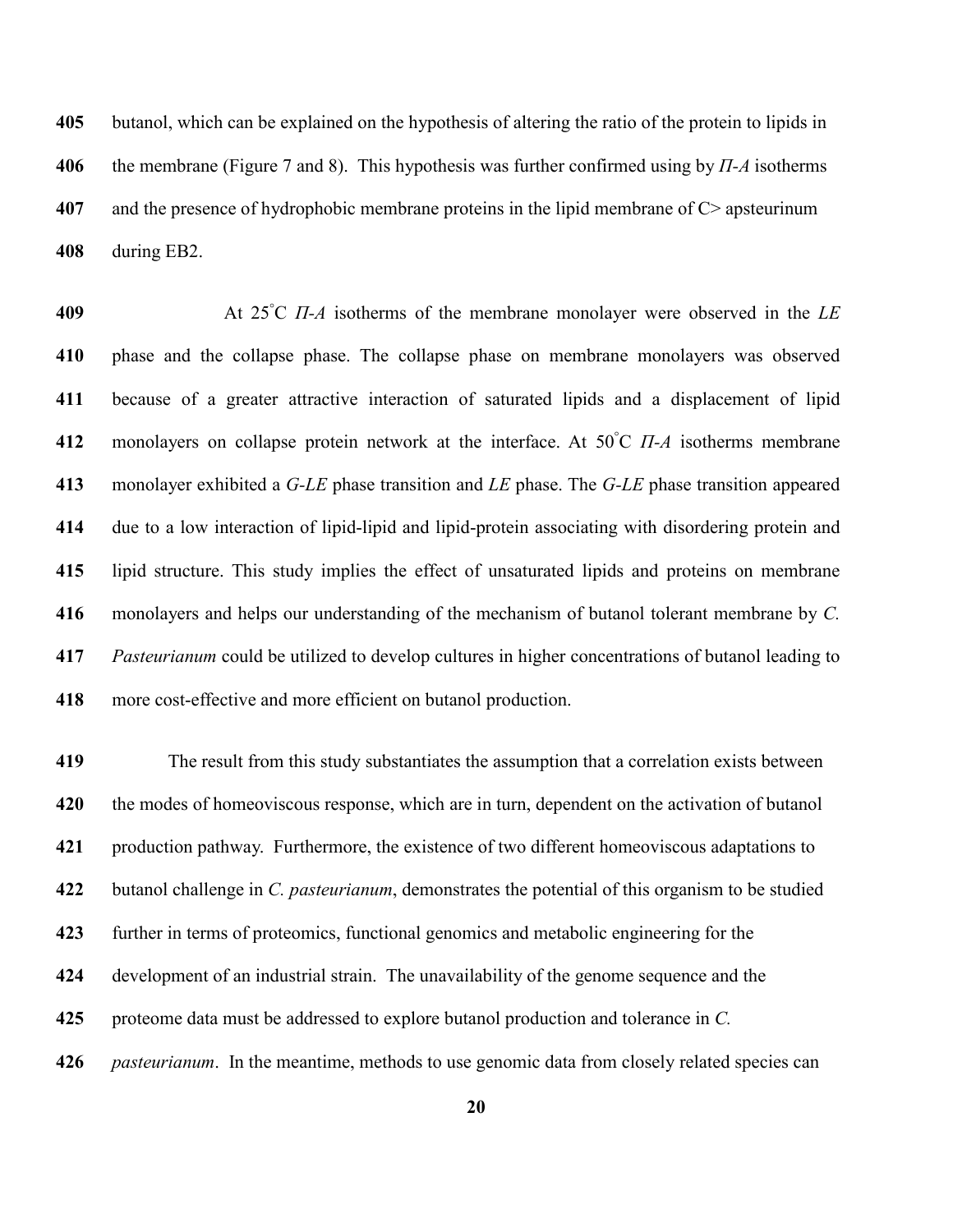<span id="page-22-6"></span><span id="page-22-5"></span><span id="page-22-4"></span><span id="page-22-3"></span><span id="page-22-2"></span><span id="page-22-1"></span><span id="page-22-0"></span>

| 427                      | be explored to establish a platform that can be used to perform transcriptional analysis of C. |                                                                                                                                                                                                                                                                                              |  |  |
|--------------------------|------------------------------------------------------------------------------------------------|----------------------------------------------------------------------------------------------------------------------------------------------------------------------------------------------------------------------------------------------------------------------------------------------|--|--|
| 428                      | <i>pasteurianum</i> during butanol stress.                                                     |                                                                                                                                                                                                                                                                                              |  |  |
| 429                      | <b>Acknowledgements</b>                                                                        |                                                                                                                                                                                                                                                                                              |  |  |
| 430                      |                                                                                                | This project was supported by NSF grant (CBET-0966846). We sincerely thank Dr.                                                                                                                                                                                                               |  |  |
| 431                      | Vinka Craver, University of Rhode Island, for the GC-MS.                                       |                                                                                                                                                                                                                                                                                              |  |  |
| 432                      | <b>References</b>                                                                              |                                                                                                                                                                                                                                                                                              |  |  |
| 433<br>434<br>435        | 1.                                                                                             | Biebl, H. (2001) Fermentation of glycerol by Clostridium pasteurianum--batch and<br>continuous culture studies, Journal of industrial microbiology & biotechnology 27, 18-<br>26.                                                                                                            |  |  |
| 436<br>437<br>438        | 2.                                                                                             | Dabrock, B., Bahl, H., and Gottschalk, G. (1992) Parameters Affecting Solvent<br>Production by Clostridium pasteurianum, Applied and environmental microbiology 58,<br>1233-1239.                                                                                                            |  |  |
| 439<br>440<br>441        | 3.                                                                                             | Taconi, K. A., Venkataramanan, K. P., and Johnson, D. T. (2009) Growth and solvent<br>production by Clostridium pasteurianum ATCC® 6013TM utilizing biodiesel-derived<br>crude glycerol as the sole carbon source, <i>Environ. Prog. Sustainable Energy</i> 28, 100-110.                     |  |  |
| 442<br>443<br>444<br>445 | 4.                                                                                             | Venkataramanan, K. P., Boatman, J. J., Kurniawan, Y., Taconi, K. A., Bothun, G. D., and<br>Scholz, C. (2012) Impact of impurities in biodiesel-derived crude glycerol on the<br>fermentation by Clostridium pasteurianum ATCC 6013, Applied microbiology and<br>biotechnology 93, 1325-1335. |  |  |
| 446<br>447               | 5.                                                                                             | Sardessai, Y., and Bhosle, S. (2002) Tolerance of bacteria to organic solvents, Research in<br>microbiology 153, 263-268.                                                                                                                                                                    |  |  |
| 448<br>449<br>450        | 6.                                                                                             | Baer, S. H., Blaschek, H. P., and Smith, T. L. (1987) Effect of Butanol Challenge and<br>Temperature on Lipid-Composition and Membrane Fluidity of Butanol-Tolerant<br>Clostridium-Acetobutylicum, Applied and environmental microbiology 53, 2854-2861.                                     |  |  |
| 451<br>452<br>453        | 7.                                                                                             | Baer, S. H., Bryant, D. L., and Blaschek, H. P. (1989) Electron-Spin Resonance Analysis<br>of the Effect of Butanol on the Membrane Fluidity of Intact-Cells of Clostridium-<br>Acetobutylicum, Applied and environmental microbiology 55, 2729-2731.                                        |  |  |
| 454<br>455               | 8.                                                                                             | Baut, F., Fick, M., Viriot, M. L., Andre, J. C., and Engasser, J. M. (1994) Investigation of<br>Acetone-Butanol-Ethanol Fermentation by Fluorescence, Applied microbiology and                                                                                                               |  |  |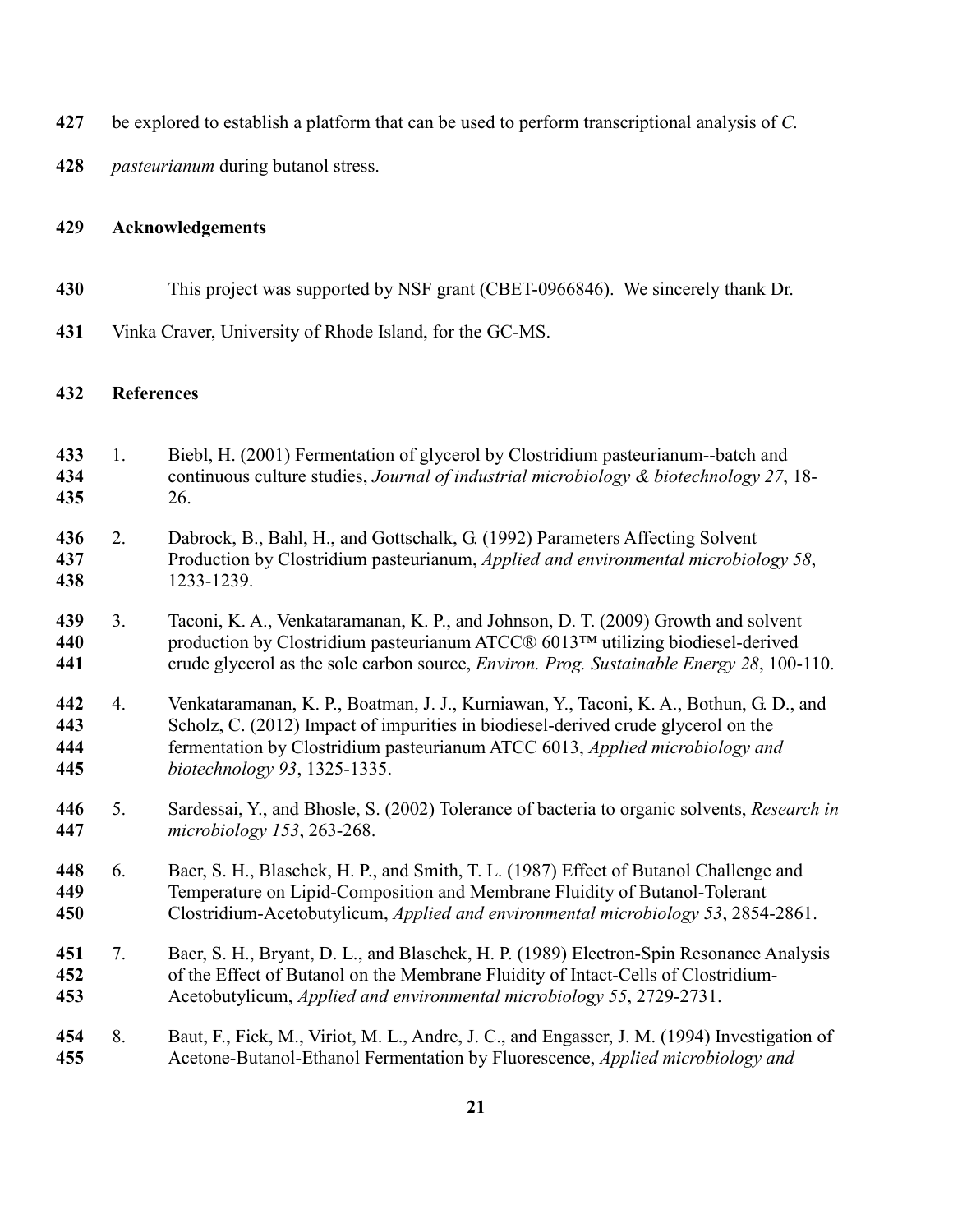<span id="page-23-7"></span>*biotechnology 41*, 551-555.

- 9. Bowles, L. K., and Ellefson, W. L. (1985) Effects of Butanol on Clostridium-Acetobutylicum, *Applied and environmental microbiology 50*, 1165-1170.
- <span id="page-23-1"></span> 10. Lepage, C., Fayolle, F., Hermann, M., and Vandecasteele, J. P. (1987) Changes in Membrane Lipid-Composition of Clostridium-Acetobutylicum during Acetone Butanol Fermentation - Effects of Solvents, Growth Temperature and Ph, *Journal of general microbiology 133*, 103-110.
- <span id="page-23-0"></span> 11. Liu, S. Q., and Qureshi, N. (2009) How microbes tolerate ethanol and butanol, *New biotechnology 26*, 117-121.
- <span id="page-23-2"></span> 12. Vollherbst-Schneck, K., Sands, J. A., and Montenecourt, B. S. (1984) Effect of butanol on lipid composition and fluidity of Clostridium acetobutylicum ATCC 824, *Applied and environmental microbiology 47*, 193-194.
- <span id="page-23-3"></span> 13. Isar, J., and Rangaswamy, V. (2012) Improved n-butanol production by solvent tolerant Clostridium beijerinckii, *Biomass Bioenerg 37*, 9-15.
- <span id="page-23-8"></span> 14. Heipieper, H. J., Weber, F. J., Sikkema, J., Keweloh, H., and Debont, J. A. M. (1994) Mechanisms of Resistance of Whole Cells to Toxic Organic-Solvents, *Trends in biotechnology 12*, 409-415.
- 15. Lăzăroaie, M. Mechanisms Involved In Organic Solvent Resistance in Gram-Negative Bacteria.
- 16. Ramos, J. L., Duque, E., Gallegos, M.-T., Godoy, P., Ramos-González, M. I., Rojas, A., Terán, W., and Segura, A. (2002) MECHANISMS OF SOLVENT TOLERANCE IN GRAM-NEGATIVE BACTERIA, *Annual Review of Microbiology 56*, 743-768.
- <span id="page-23-4"></span> 17. Lopez-Montero, I., Arriaga, L. R., Monroy, F., Rivas, G., Tarazona, P., and Velez, M. (2008) High fluidity and soft elasticity of the inner membrane of Escherichia coli revealed by the surface rheology of model Langmuir monolayers, *Langmuir 24*, 4065- 4076.
- 18. Lingwood, D., Kaiser, H. J., Levental, I., and Simons, K. (2009) Lipid rafts as functional heterogeneity in cell membranes, *Biochem Soc Trans 37*, 955-960.
- 19. Simons, K., and Ikonen, E. (1997) Functional rafts in cell membranes, *Nature 387*, 569- 572.
- <span id="page-23-6"></span><span id="page-23-5"></span>20. Lenaz, G. (1987) Lipid fluidity and membrane protein dynamics, *Biosci Rep 7*, 823-837.
- 21. Beaven, M. J., Charpentier, C., and Rose, A. H. (1982) Production and Tolerance of Ethanol in Relation to Phospholipid Fatty-Acyl Composition in Saccharomyces-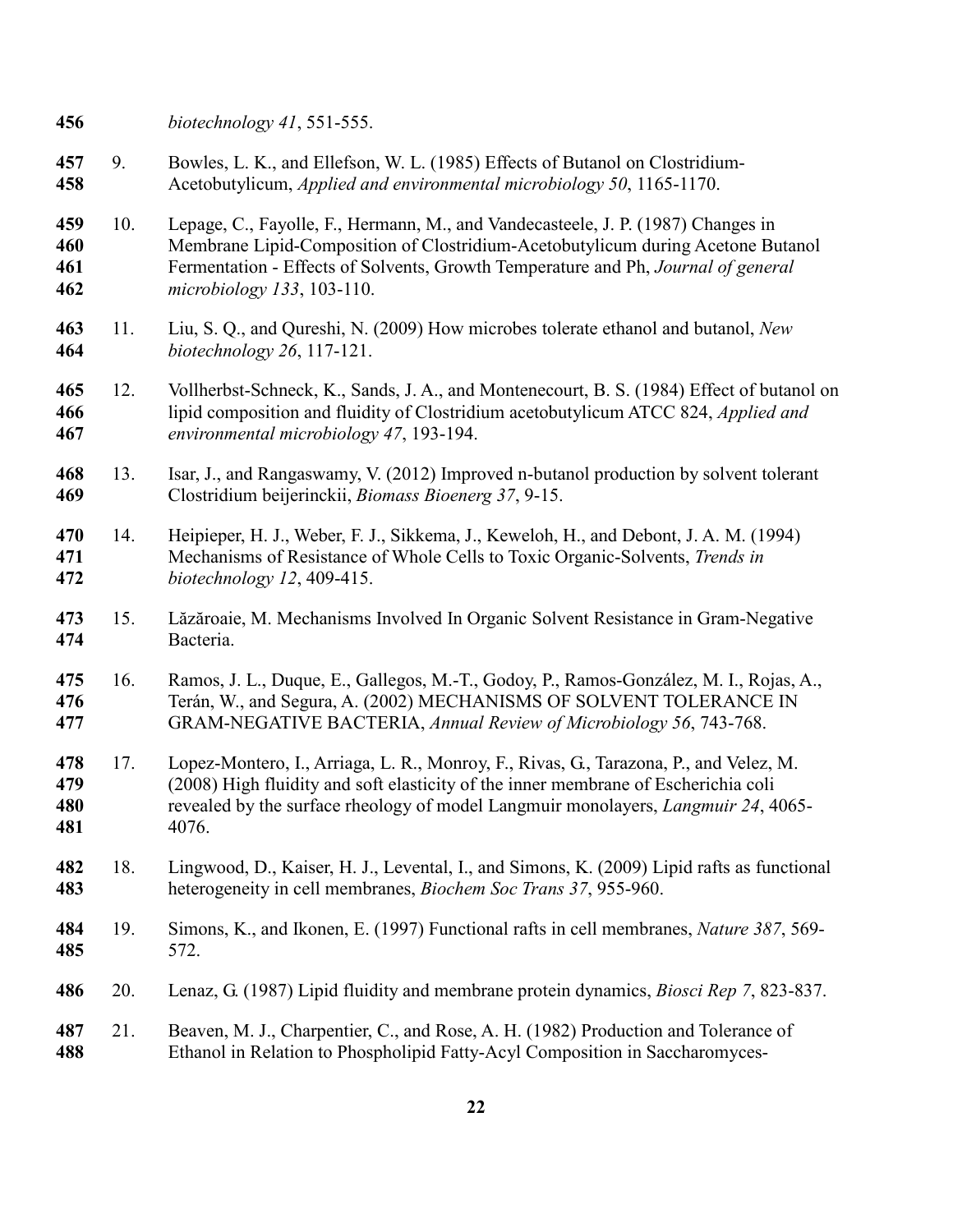<span id="page-24-7"></span><span id="page-24-6"></span><span id="page-24-5"></span><span id="page-24-4"></span><span id="page-24-3"></span><span id="page-24-2"></span><span id="page-24-1"></span><span id="page-24-0"></span>

| 489                      |     | Cerevisiae Neyc 431, Journal of General Microbiology 128, 1447-1455.                                                                                                                                                                                                       |
|--------------------------|-----|----------------------------------------------------------------------------------------------------------------------------------------------------------------------------------------------------------------------------------------------------------------------------|
| 490<br>491<br>492        | 22. | Ingram, L. O. (1982) Regulation of Fatty-Acid Composition in Escherichia-Coli - a<br>Proposed Common Mechanism for Changes Induced by Ethanol, Chaotropic Agents, and<br>a Reduction of Growth Temperature, Journal of Bacteriology 149, 166-172.                          |
| 493<br>494<br>495        | 23. | Uchida, K. (1974) Occurrence of Saturated and Mono-Unsaturated Fatty-Acids with<br>Unusually Long Chains (C20-C30) in Lactobacillus Heterohiochii, an Alcoholophilic<br>Bacterium, Biochimica Et Biophysica Acta 348, 86-93.                                               |
| 496<br>497<br>498<br>499 | 24. | Timmons, M. D., Knutson, B. L., Nokes, S. E., Strobel, H. J., and Lynn, B. C. (2009)<br>Analysis of composition and structure of Clostridium thermocellum membranes from<br>wild-type and ethanol-adapted strains, Applied Microbiology and Biotechnology 82, 929-<br>939. |
| 500<br>501<br>502        | 25. | Kurniawan, Y., Venkataramanan, K. P., Scholz, C., and Bothun, G. D. (2012) n-Butanol<br>partitioning and phase behavior in DPPC/DOPC membranes, The journal of physical<br>chemistry. B 116, 5919-5924.                                                                    |
| 503<br>504<br>505        | 26. | Aguilar, L. F., Sotomayor, C. P., and Lissi, E. A. (1996) Main phase transition depression<br>by incorporation of alkanols in DPPC vesicles in the gel state: Influence of the solute<br>topology, Colloid Surface A 108, 287-293.                                         |
| 506<br>507<br>508        | 27. | Iiyama, S., Toko, K., Murata, T., Ichinose, H., Suezaki, Y., Kamaya, H., Ueda, I., and<br>Yamafuji, K. (1992) Cutoff Effect of N-Alkanols in an Excitable Model Membrane<br>Composed of Dioleyl Phosphate, Biophysical chemistry 45, 91-100.                               |
| 509<br>510               | 28. | Cevc, G. (1982) Water and Membranes - the Interdependence of Their Physicochemical<br>Properties in the Case of Phospholipid-Bilayers, Stud Biophys 91, 45-52.                                                                                                             |
| 511<br>512<br>513        | 29. | Lobbecke, L., and Ceve, G. (1995) Effects of Short-Chain Alcohols on the Phase-<br>Behavior and Interdigitation of Phosphatidylcholine Bilayer-Membranes, Bba-<br>Biomembranes 1237, 59-69.                                                                                |
| 514<br>515               | 30. | Papoutsakis, E. T. (2008) Engineering solventogenic clostridia, Current opinion in<br>biotechnology 19, 420-429.                                                                                                                                                           |
| 516<br>517               | 31. | Duncan, S. L., and Larson, R. G. (2008) Comparing experimental and simulated pressure-<br>area isotherms for DPPC, <i>Biophys J 94</i> , 2965-2986.                                                                                                                        |
| 518<br>519               | 32. | Dombek, K. M., and Ingram, L. (1984) Effects of ethanol on the Escherichia coli plasma<br>membrane, Journal of bacteriology 157, 233-239.                                                                                                                                  |
| 520<br>521<br>522        | 33. | Dunlop, M. J., Dossani, Z. Y., Szmidt, H. L., Chu, H. C., Lee, T. S., Keasling, J. D., Hadi,<br>M. Z., and Mukhopadhyay, A. (2011) Engineering microbial biofuel tolerance and export<br>using efflux pumps, Molecular systems biology 7.                                  |